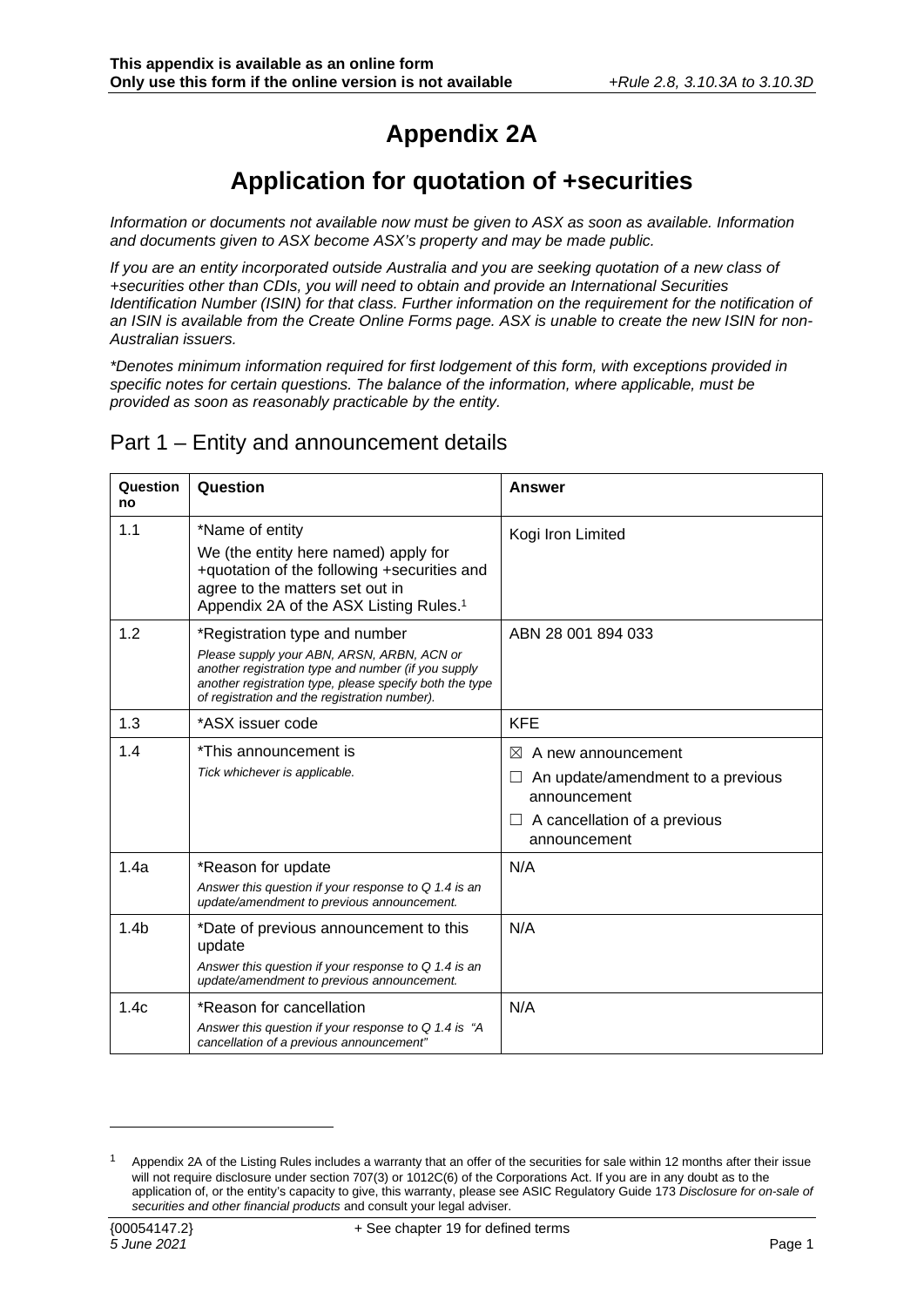| 1.4 <sub>d</sub> | *Date of previous announcement to this<br>cancellation                                           | N/A          |
|------------------|--------------------------------------------------------------------------------------------------|--------------|
|                  | Answer this question if your response to Q 1.4 is "A<br>cancellation of a previous announcement" |              |
| 1.5              | *Date of this announcement                                                                       | 22 June 2022 |

### Part 2 – Type of issue

| Question<br>No. | Question                                                                                                                                                                                                                          | Answer                                                                                                                                                                                                                                                             |
|-----------------|-----------------------------------------------------------------------------------------------------------------------------------------------------------------------------------------------------------------------------------|--------------------------------------------------------------------------------------------------------------------------------------------------------------------------------------------------------------------------------------------------------------------|
| 2.1             | *The +securities to be quoted are:<br>Select whichever item is applicable.<br>If you wish to apply for quotation of different types of<br>issues of securities, please complete a separate<br>Appendix 2A for each type of issue. | +Securities issued as part of a<br>⊔<br>transaction or transactions previously<br>announced to the market in an<br>Appendix 3B                                                                                                                                     |
|                 |                                                                                                                                                                                                                                   | +Securities issued under a +dividend or<br>$\Box$<br>distribution plan                                                                                                                                                                                             |
|                 |                                                                                                                                                                                                                                   | +Securities issued, transferred or re-<br>$\boxtimes$<br>classified as a result of options being<br>exercised or other +convertible<br>securities being converted                                                                                                  |
|                 |                                                                                                                                                                                                                                   | Unquoted partly paid +securities that<br>⊔<br>have been fully paid up and are now to<br>become quoted fully paid +securities<br>Note: there is no need to apply for quotation of<br>the fully paid securities if the partly paid securities<br>were already quoted |
|                 |                                                                                                                                                                                                                                   | +Restricted securities where the escrow<br>$\perp$<br>period has expired or is about to expire                                                                                                                                                                     |
|                 |                                                                                                                                                                                                                                   | +Securities previously issued under an<br>ப<br>+employee incentive scheme where the<br>restrictions on transfer have ceased or<br>are about to cease                                                                                                               |
|                 |                                                                                                                                                                                                                                   | +Securities issued under an +employee<br>Ш<br>incentive scheme that are not subject to<br>a restriction on transfer or that are to be<br>quoted notwithstanding there is a<br>restriction on transfer                                                              |
|                 |                                                                                                                                                                                                                                   | Other [please specify]<br>ப                                                                                                                                                                                                                                        |
|                 |                                                                                                                                                                                                                                   | If you have selected 'other' please explain the<br>circumstances of the issue here:                                                                                                                                                                                |
| 2.1a            | *Have the +securities to be quoted been<br>issued yet?                                                                                                                                                                            | Yes                                                                                                                                                                                                                                                                |
| 2.1a.1          | *What was their date of issue?<br>Answer this question if your response to Q2.1a is<br>"Yes".                                                                                                                                     | 22 June 2022                                                                                                                                                                                                                                                       |
| 2.1a.2          | *What is their proposed date of issue?<br>Answer this question if your response to Q2.1a is "No".                                                                                                                                 | N/A                                                                                                                                                                                                                                                                |
| 2.2a.1          | *Date of Appendix 3B notifying the market<br>of the proposed issue of +securities for<br>which quotation is now being sought                                                                                                      | N/A                                                                                                                                                                                                                                                                |
|                 | Answer this question if your response to Q2.1 is<br>"Securities issued as part of a transaction or<br>transactions previously announced to the market in an<br>Appendix 3B"                                                       |                                                                                                                                                                                                                                                                    |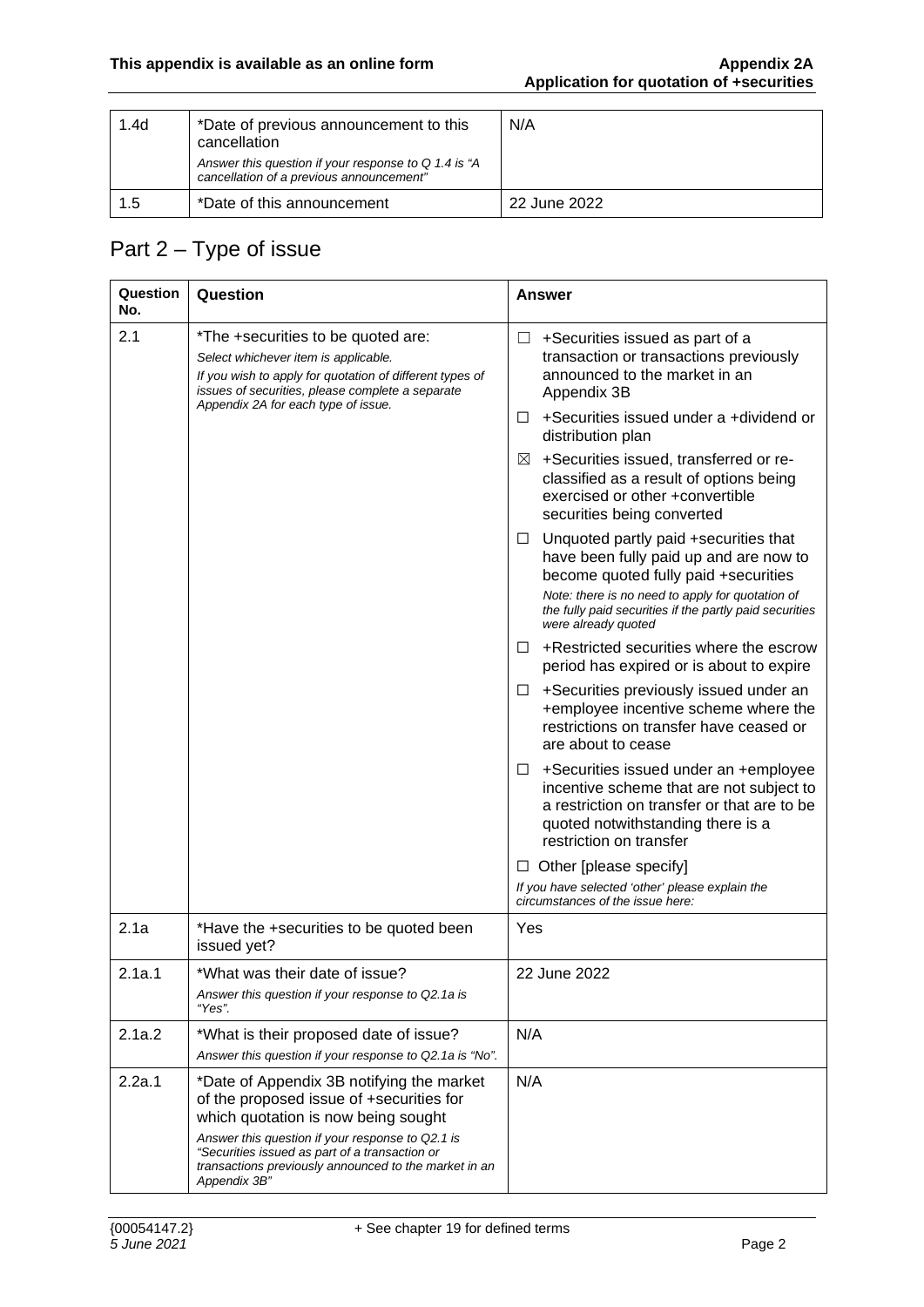| 2.2a.2             | *Are there any further issues of +securities<br>yet to take place to complete the<br>transaction(s) referred to in the<br>Appendix 3B?<br>Answer this question if your response to Q2.1 is<br>"Securities issued as part of a transaction or<br>transactions previously announced to the market in an<br>Appendix 3B".                                                                                                                                                                                                                                                                                                                                                                                   | N/A                                                                                                                                                                                                                                                                                                                                                                                             |
|--------------------|----------------------------------------------------------------------------------------------------------------------------------------------------------------------------------------------------------------------------------------------------------------------------------------------------------------------------------------------------------------------------------------------------------------------------------------------------------------------------------------------------------------------------------------------------------------------------------------------------------------------------------------------------------------------------------------------------------|-------------------------------------------------------------------------------------------------------------------------------------------------------------------------------------------------------------------------------------------------------------------------------------------------------------------------------------------------------------------------------------------------|
| 2.2a.2.1           | *Please provide details of the further issues<br>of +securities yet to take place to complete<br>the transaction(s) referred to in the<br>Appendix 3B<br>Answer this question if your response to Q2.1 is<br>"Securities issued as part of a transaction or<br>transactions previously announced to the market in an<br>Appendix 3B" and your response to Q2.2a.2 is "Yes".<br>Please provide details of the proposed dates and<br>number of securities for the further issues. This may<br>be the case, for example, if the Appendix 3B related to<br>an accelerated pro rata offer with an institutional<br>component being quoted on one date and a retail<br>component being quoted on a later date. | N/A                                                                                                                                                                                                                                                                                                                                                                                             |
| 2.2 <sub>b.1</sub> | Date of Appendix 3A.1 lodged with ASX in<br>relation to the underlying +dividend or<br>distribution<br>Answer this question if your response to Q2.1 is<br>"Securities issued under a dividend or distribution<br>plan".                                                                                                                                                                                                                                                                                                                                                                                                                                                                                 | N/A                                                                                                                                                                                                                                                                                                                                                                                             |
| 2.2c.1             | Please state the number and type of<br>options that were exercised or other<br>+convertible securities that were converted<br>(including their ASX security code)<br>Answer this question if your response to Q2.1 is<br>"Securities issued, transferred or re-classified as a<br>result of options being exercised or other convertible<br>securities being converted".                                                                                                                                                                                                                                                                                                                                 | Issue of Ordinary Shares in relation to the<br>settlement of \$300,000 of the Subscription<br>Right (relating to the issue of Ordinary<br>Shares at the time(s) to be determine by<br>the subscriber, at any time through to 18<br>June 2023). Further details regarding the<br>Subscription Right are set forth in the<br>announcement to ASX on 26 April 2021.                                |
| 2.2c.2             | And the date the options were exercised or<br>other +convertible securities were<br>converted<br>Answer this question if your response to Q2.1 is<br>"Securities issued, transferred or re-classified as a<br>result of options being exercised or other convertible<br>securities being converted".<br>Note: If this occurred over a range of dates, enter the<br>first date and last date of the period in which the<br>options were exercised or convertible securities were<br>converted.                                                                                                                                                                                                            | 21 June 2022                                                                                                                                                                                                                                                                                                                                                                                    |
| 2.2c.3             | Is this all of the options or other<br>+convertible securities on issue of that type<br>(ie have all of those options now been<br>exercised or have all of those convertible<br>securities now been converted)?<br>Answer this question if your response to Q2.1 is<br>"Securities issued, transferred or re-classified as a<br>result of options being exercised or other convertible<br>securities being converted".                                                                                                                                                                                                                                                                                   | No.<br>Following the issue of the Ordinary Shares<br>contemplated hereby, the Subscription<br>Right will relate to the issue of \$760,000<br>worth of Ordinary Shares at time(s) to be<br>determined by the subscriber at any time<br>through to 18 June 2023. The subscription<br>price per Ordinary Share is to be<br>determined as set forth in the<br>announcement to ASX on 26 April 2021. |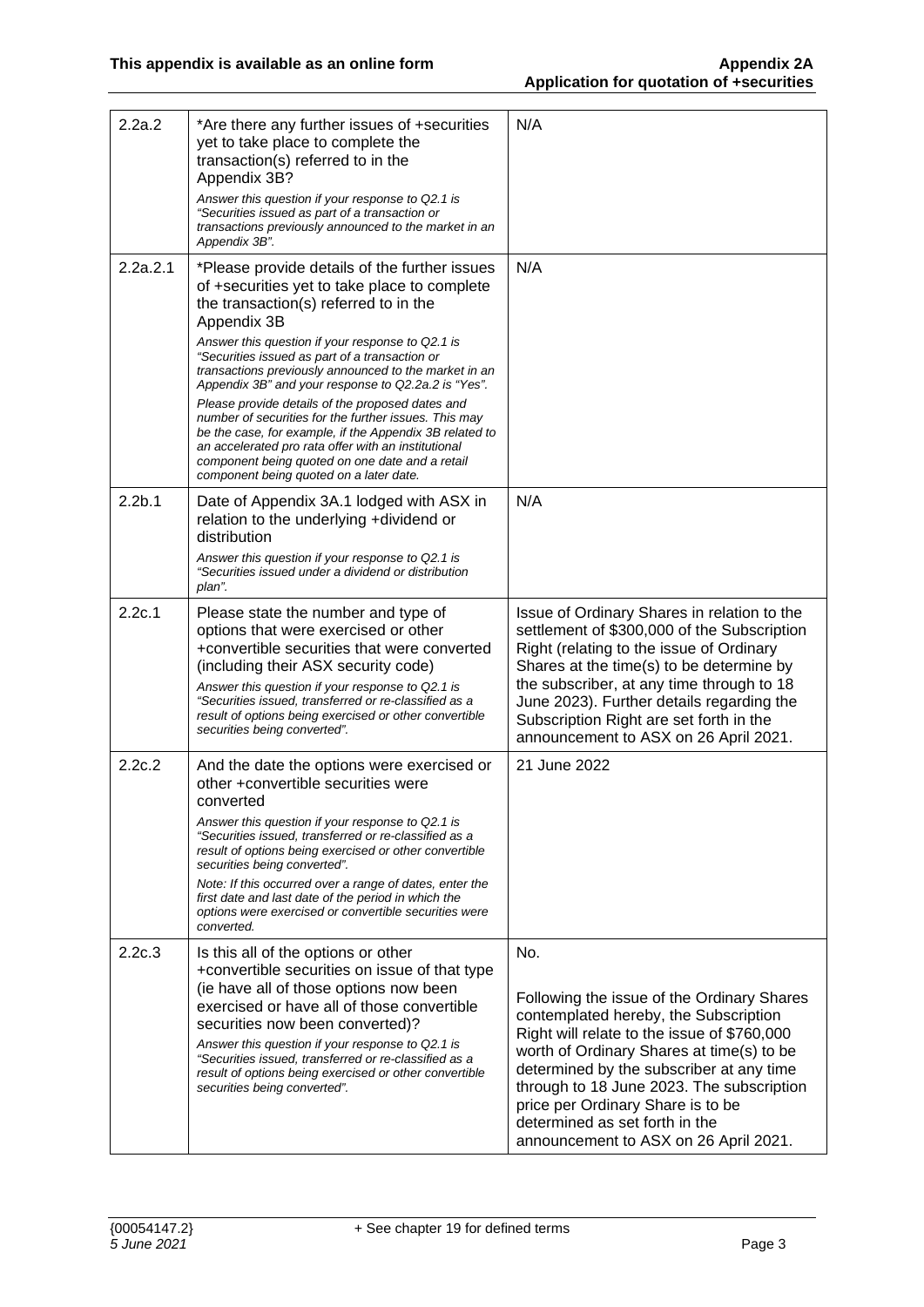| 2.2c.4   | The right of the holder of the options or<br>other +convertible securities to receive the<br>+underlying securities is being satisfied by:<br>Answer this question if your response to Q2.1 is<br>"Securities issued, transferred or re-classified as a<br>result of options being exercised or other convertible<br>securities being converted".                                                                                                                                                                                                                                                                                                                                                                                                                   |                                               | ⊠<br>$\Box$<br>$\Box$                  | An issue of new +securities<br>A transfer of existing +securities<br>A reclassification of the +convertible<br>securities as securities in the same<br>class as the +underlying securities |  |
|----------|---------------------------------------------------------------------------------------------------------------------------------------------------------------------------------------------------------------------------------------------------------------------------------------------------------------------------------------------------------------------------------------------------------------------------------------------------------------------------------------------------------------------------------------------------------------------------------------------------------------------------------------------------------------------------------------------------------------------------------------------------------------------|-----------------------------------------------|----------------------------------------|--------------------------------------------------------------------------------------------------------------------------------------------------------------------------------------------|--|
| 2.2c.5   | The underlying securities being received by<br>the holder are:<br>Answer this question if your response to Q2.1 is<br>"Securities issued, transferred or re-classified as a<br>result of options being exercised or other convertible<br>securities being converted".                                                                                                                                                                                                                                                                                                                                                                                                                                                                                               |                                               | $\boxtimes$<br>by ASX<br>quoted by ASX | Already quoted by ASX<br>Intended to be, but are not yet, quoted<br>Are not, and are not intended to be,                                                                                   |  |
| 2.2c.6   | Were the options being exercised or other<br>+convertible securities being converted<br>issued under an +employee incentive<br>scheme?<br>Answer this question if your response to Q2.1 is<br>"Securities issued, transferred or re-classified as a result<br>of options being exercised or other convertible securities<br>being converted".                                                                                                                                                                                                                                                                                                                                                                                                                       |                                               | <b>No</b>                              |                                                                                                                                                                                            |  |
| 2.2c.7   | *Are any of the options being exercised or<br>other +convertible securities being<br>converted held by +key management<br>personnel (KMP) or an +associate?<br>Answer this question if your response to Q2.1 is<br>"Securities issued, transferred or re-classified as a result<br>of options being exercised or other convertible securities<br>being converted" and your response to Q2.2c.6 is "Yes".                                                                                                                                                                                                                                                                                                                                                            |                                               | N/A                                    |                                                                                                                                                                                            |  |
| 2.2c.7.a | *Provide details of the KMP or +associates who are exercising options or converting<br>convertible securities.<br>Answer this question if your response to Q2.1 is "Securities issued, transferred or re-classified as a result of<br>options being exercised or other convertible securities being converted", your response to Q2.2c.6 is "Yes" and<br>your response to Q2.2c.7 is "Yes". Repeat the detail in the table below for each KMP involved. If the options or<br>other convertible securities are held by the KMP, repeat the name of the KMP or insert "Same" in "Name of<br>registered holder". If the options or other convertible securities are held by an associate of a KMP, insert the<br>name of the associate in "Name of registered holder". |                                               |                                        |                                                                                                                                                                                            |  |
|          | Name of KMP<br>[200 characters]                                                                                                                                                                                                                                                                                                                                                                                                                                                                                                                                                                                                                                                                                                                                     | Name of registered holder<br>[200 characters] |                                        | Number of options<br>being exercised or<br>other +convertible<br>securities being<br>converted<br>[16 characters]                                                                          |  |
|          | N/A                                                                                                                                                                                                                                                                                                                                                                                                                                                                                                                                                                                                                                                                                                                                                                 | N/A                                           |                                        | N/A                                                                                                                                                                                        |  |
| 2.2d.1   | Please state the number and type of<br>unquoted partly paid +securities (including<br>their ASX security code) that have been<br>fully paid up and that are now to become<br>quoted on ASX<br>Answer this question if your response to Q2.1 is "Partly                                                                                                                                                                                                                                                                                                                                                                                                                                                                                                              |                                               | N/A                                    |                                                                                                                                                                                            |  |
|          | paid securities that have been fully paid up and are<br>now to become quoted fully paid securities".                                                                                                                                                                                                                                                                                                                                                                                                                                                                                                                                                                                                                                                                |                                               |                                        |                                                                                                                                                                                            |  |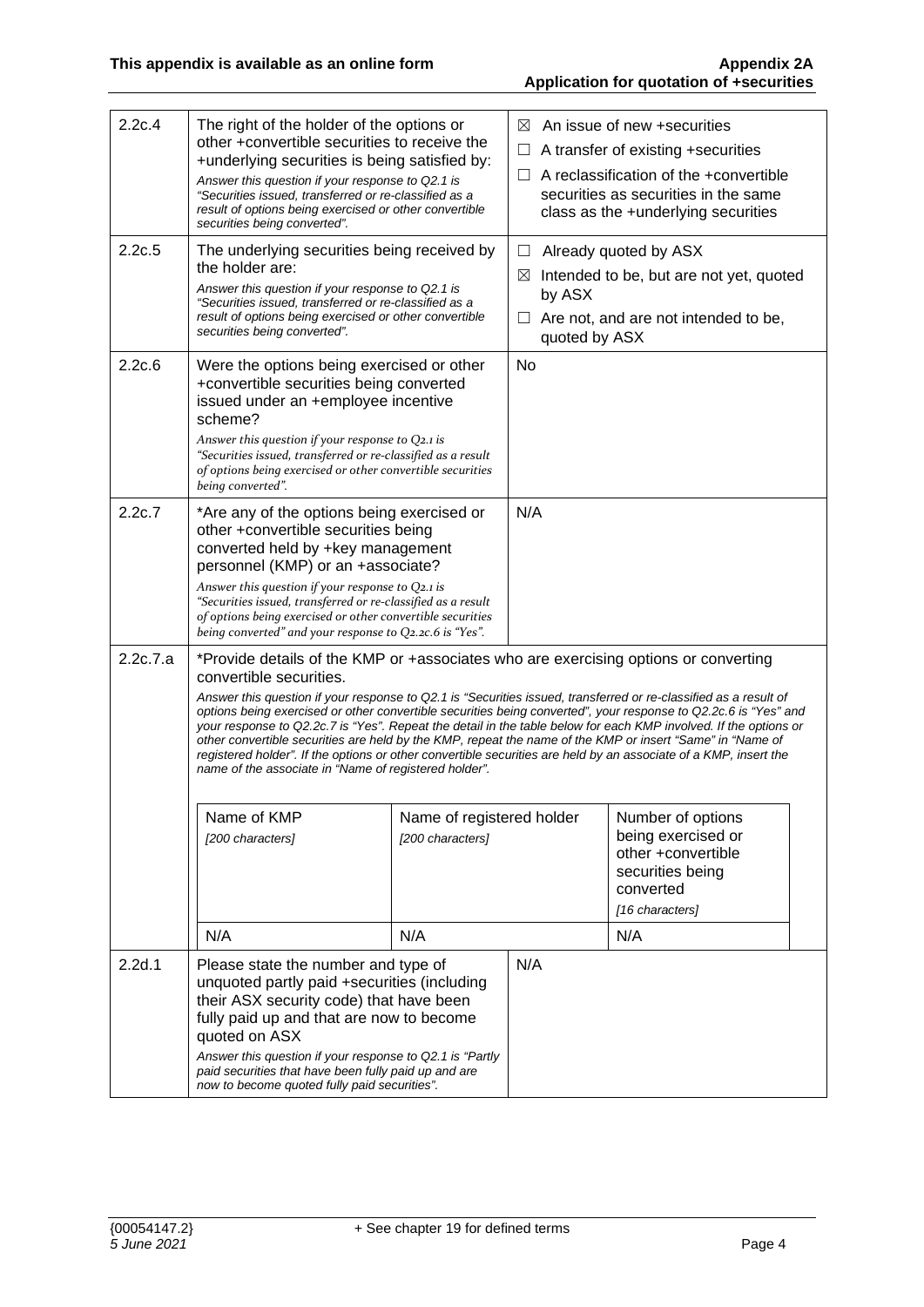| 2.2d.2 | And the date the +securities were fully paid<br>up<br>Answer this question if your response to Q2.1 is "Partly<br>paid securities that have been fully paid up and are<br>now to become quoted fully paid securities".<br>Note: If this occurred over a range of dates, enter the<br>date the last of the securities was fully paid up.                                                                                             | N/A                                                                                                                                                                                                                                                                                                                                                                                                                                                                                                                                                            |
|--------|-------------------------------------------------------------------------------------------------------------------------------------------------------------------------------------------------------------------------------------------------------------------------------------------------------------------------------------------------------------------------------------------------------------------------------------|----------------------------------------------------------------------------------------------------------------------------------------------------------------------------------------------------------------------------------------------------------------------------------------------------------------------------------------------------------------------------------------------------------------------------------------------------------------------------------------------------------------------------------------------------------------|
| 2.2d.3 | Is this all of the partly paid +securities on<br>issue of that type (ie have all of those partly<br>paid securities now been fully paid up)?<br>Answer this question if your response to Q2.1 is<br>"Unquoted partly paid securities that have been fully<br>paid up and are now to become quoted fully paid<br>securities".                                                                                                        | N/A<br>Note: If you have answered "No", consider whether<br>you need to lodge an Appendix 3H with ASX notifying<br>ASX of the cessation of some or all of the remaining<br>partly paid securities under Listing Rule 3.10.E. This<br>may the case, for example, if partly paid securities that<br>have not had the call paid by the due date will be<br>cancelled. If you are an NL company, consider also<br>whether you have notification obligations in relation to<br>any forfeiture of the partly paid securities not paid up<br>under Listing Rule 3.12. |
| 2.2e.1 | Please state the number and type of<br>+restricted securities (including their ASX<br>security code) where the escrow period has<br>expired or is about to expire<br>Answer this question if your response to Q2.1 is<br>"Restricted securities where the escrow period has<br>expired or is about to expire".                                                                                                                      | N/A                                                                                                                                                                                                                                                                                                                                                                                                                                                                                                                                                            |
| 2.2e.2 | And the date the escrow restrictions have<br>ceased or will cease<br>Answer this question if your response to Q2.1 is<br>"Restricted securities where the escrow period has<br>expired or is about to expire".<br>Note: If this occurred over a range of dates, enter the<br>date the last of the escrow restrictions has ceased or<br>will cease.                                                                                  | N/A                                                                                                                                                                                                                                                                                                                                                                                                                                                                                                                                                            |
| 2.2f.1 | Please state the number and type of<br>+securities (including their ASX security<br>code) previously issued under the<br>+employee incentive scheme where the<br>restrictions on transfer have ceased or are<br>about to cease<br>Answer this question if your response to Q2.1 is<br>"Securities previously issued under an employee<br>incentive scheme where the restrictions on transfer<br>have ceased or are about to cease". | N/A                                                                                                                                                                                                                                                                                                                                                                                                                                                                                                                                                            |
| 2.2f.2 | And the date the restrictions on transfer<br>have ceased or will cease:<br>Answer this question if your response to Q2.1 is<br>"Securities previously issued under an employee<br>incentive scheme where the restrictions on transfer<br>have ceased or are about to cease".<br>Note: If this occurred over a range of dates, enter the<br>date the last of the restrictions on transfer has ceased<br>or will cease.               | N/A                                                                                                                                                                                                                                                                                                                                                                                                                                                                                                                                                            |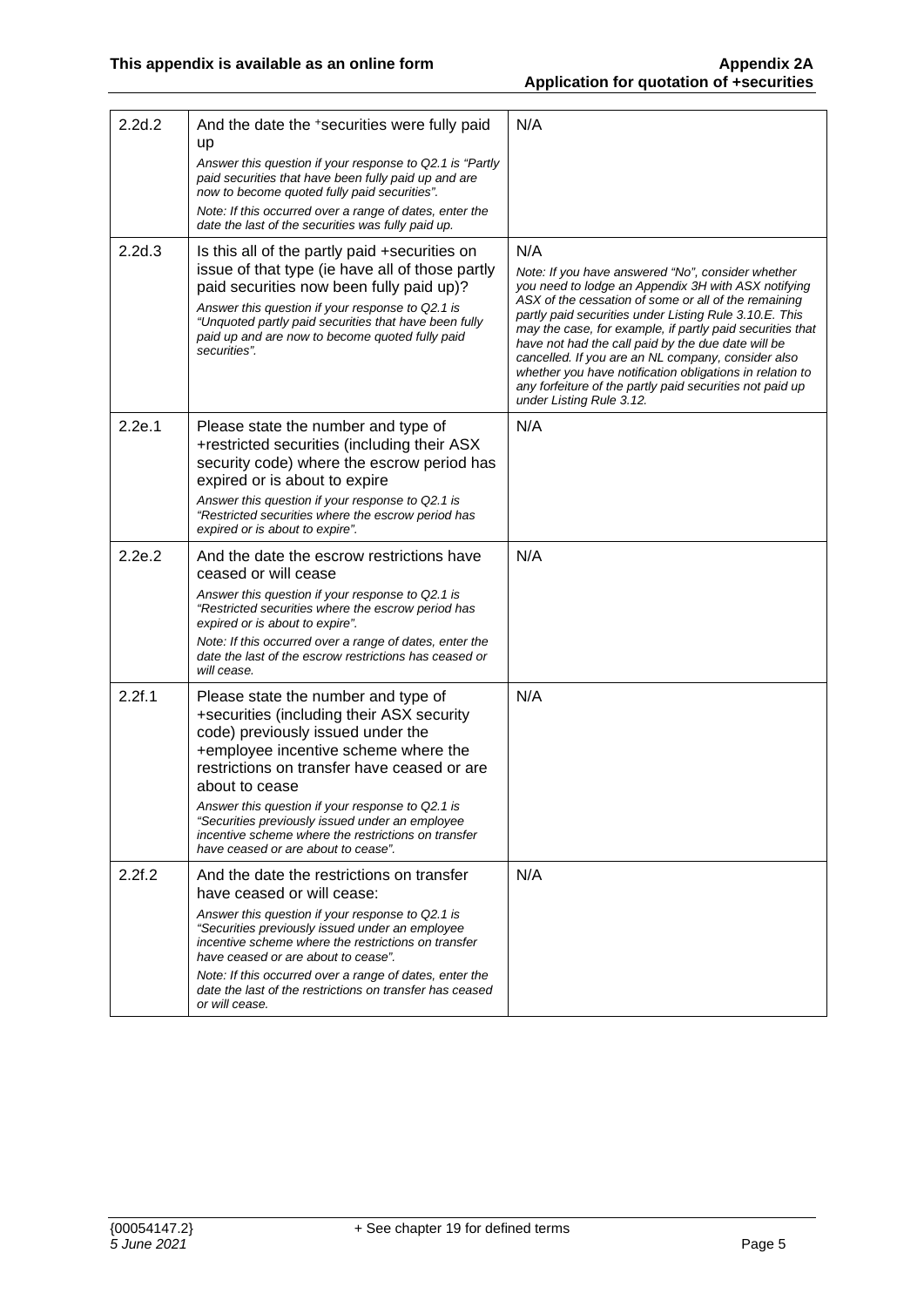| 2.2g.1   | Please state the number and type of<br>+securities (including their ASX security<br>code) issued under the +employee<br>incentive scheme that are not subject to a<br>restriction on transfer or that are to be<br>quoted notwithstanding there is a restriction<br>on transfer<br>Answer this question if your response to Q2.1 is<br>"Securities issued under an employee incentive<br>scheme that are not subject to a restriction on transfer<br>or that are to be quoted notwithstanding there is a<br>restriction on transfer".                                                                                                                                                                                                                                                     |     | N/A |                                          |  |
|----------|-------------------------------------------------------------------------------------------------------------------------------------------------------------------------------------------------------------------------------------------------------------------------------------------------------------------------------------------------------------------------------------------------------------------------------------------------------------------------------------------------------------------------------------------------------------------------------------------------------------------------------------------------------------------------------------------------------------------------------------------------------------------------------------------|-----|-----|------------------------------------------|--|
| 2.2g.2   | *Please attach a document or provide<br>details of a URL link for a document lodged<br>with ASX detailing the terms of the<br>+employee incentive scheme or a summary<br>of the terms.<br>Answer this question if your response to Q2.1 is<br>"Securities issued under an employee incentive<br>scheme that are not subject to a restriction on transfer<br>or that are to be quoted notwithstanding there is a<br>restriction on transfer".                                                                                                                                                                                                                                                                                                                                              |     | N/A |                                          |  |
| 2.2g.3   | *Are any of these +securities being issued<br>to +key management personnel (KMP) or<br>an +associate<br>Answer this question if your response to Q2.1 is<br>"Securities issued under an employee incentive<br>scheme that are not subject to a restriction on transfer<br>or that are to be quoted notwithstanding there is a<br>restriction on transfer".                                                                                                                                                                                                                                                                                                                                                                                                                                |     | N/A |                                          |  |
| 2.2g.3.a | *Provide details of the KMP or +associates being issued +securities.<br>Answer this question if your response to Q2.1 is "Securities issued under an employee incentive scheme that are<br>not subject to a restriction on transfer or that are to be quoted notwithstanding there is a restriction on transfer"<br>and your response to Q2.2g.3 is "Yes". Repeat the detail in the table below for each KMP involved in the issue. If<br>the securities are being issued to the KMP, repeat the name of the KMP or insert "Same" in "Name of registered<br>holder". If the securities are being issued to an associate of a KMP, insert the name of the associate in "Name of<br>registered holder".<br>Name of KMP<br>Name of registered holder<br>[200 characters]<br>[200 characters] |     |     | Number of +securities<br>[16 characters] |  |
|          | N/A                                                                                                                                                                                                                                                                                                                                                                                                                                                                                                                                                                                                                                                                                                                                                                                       | N/A |     | N/A                                      |  |
| 2.2h.1   | *Were the +securities issued for a cash<br>consideration?<br>Answer this question if your response to Q2.1 is<br>"Other".<br>If the securities are being issued for nil cash<br>consideration, answer this question "No".                                                                                                                                                                                                                                                                                                                                                                                                                                                                                                                                                                 |     | N/A |                                          |  |
| 2.2h.1.a | *In what currency was the cash<br>consideration paid?<br>Answer this question if your response to Q2.1 is<br>"Other" and your response to Q2.2h.1 is "Yes".<br>For example, if the consideration is being paid in<br>Australian Dollars, state AUD.                                                                                                                                                                                                                                                                                                                                                                                                                                                                                                                                       |     | N/A |                                          |  |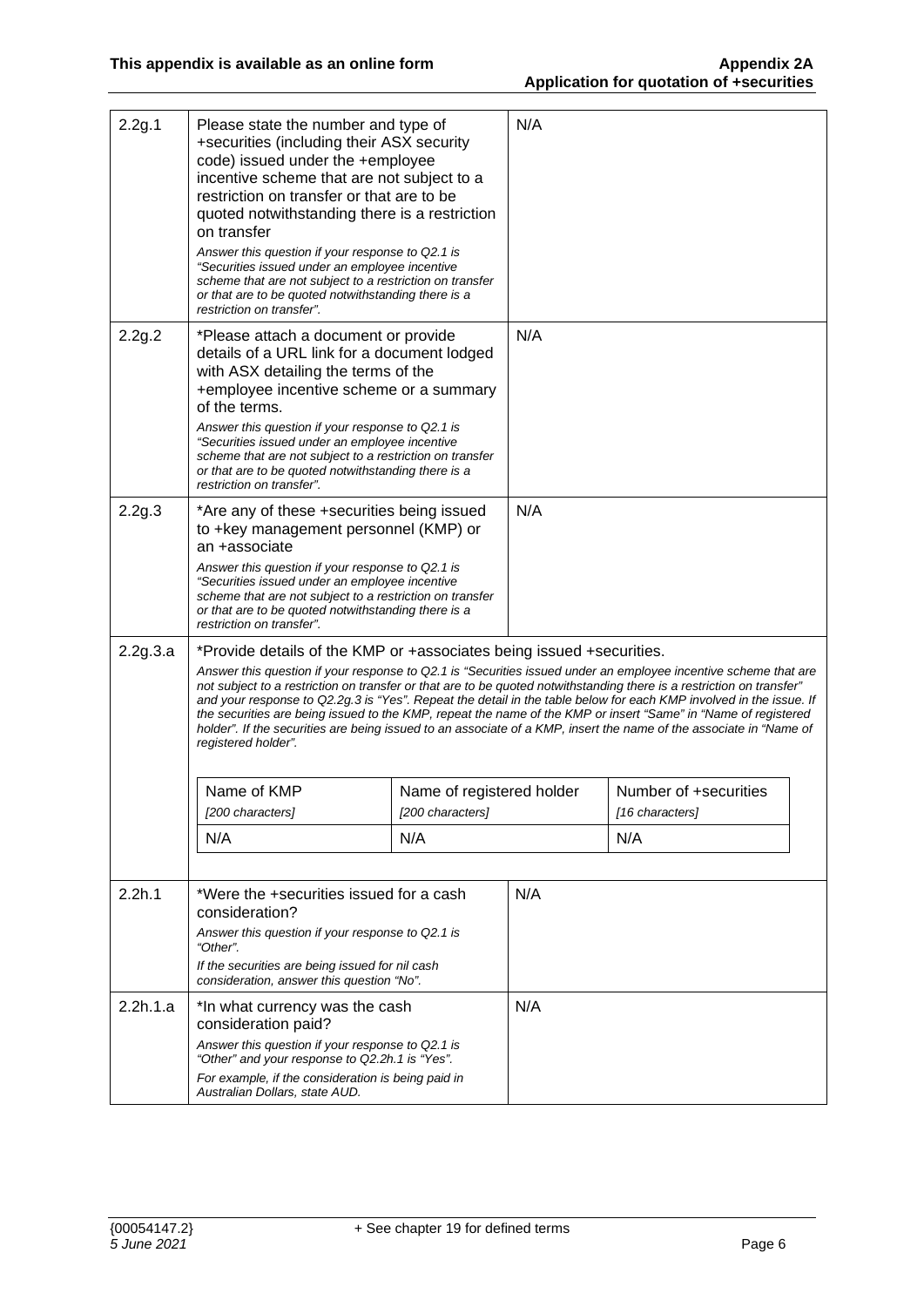| 2.2h.1.b |                                                                                                                                                                                                                                                                                                                                                                                                                                                    | N/A                                                                                                                                                                                                                                                                  |
|----------|----------------------------------------------------------------------------------------------------------------------------------------------------------------------------------------------------------------------------------------------------------------------------------------------------------------------------------------------------------------------------------------------------------------------------------------------------|----------------------------------------------------------------------------------------------------------------------------------------------------------------------------------------------------------------------------------------------------------------------|
|          | *What was the issue price per +security<br>Answer this question if your response to Q2.1 is<br>"Other" and your response to Q2.2h.1 is "Yes", and by<br>reference to the issue currency provided in your<br>response to Q2.2h.1.a.<br>Note: you cannot enter a nil amount here. If the<br>securities are being issued for nil cash consideration,<br>answer Q2.2h.1 as "No" and complete Q2.2h.1.c.                                                |                                                                                                                                                                                                                                                                      |
| 2.2h.1.c | Please describe the consideration provided<br>for the +securities<br>Answer this question if your response to Q2.1 is<br>"Other" and your response to Q2.2h.1 is "No".                                                                                                                                                                                                                                                                             | N/A                                                                                                                                                                                                                                                                  |
| 2.2h.1.d | Please provide an estimate (in AUD) of the<br>value of the consideration provided per<br>+security for the +securities to be quoted<br>Answer this question if your response to Q2.1 is<br>"Other" and your response to Q2.2h.1 is "No".                                                                                                                                                                                                           | N/A                                                                                                                                                                                                                                                                  |
| 2.2h.2   | *The purpose(s) for which the entity is<br>issuing the +securities is:<br>Answer this question if your response to Q2.1 is<br>"Other".<br>You may select one or more of the items in the list.                                                                                                                                                                                                                                                     | To raise additional working capital<br>To fund the retirement of debt<br>To pay for the acquisition of an asset<br>[provide details below]<br>$\Box$ To pay for services rendered<br>[provide details below]<br>Other [provide details below]<br>Additional details: |
| 2.2h.3   | *Please provide any further information<br>needed to understand the circumstances in<br>which you are applying to have these<br>+securities quoted on ASX, including why<br>the issue of the +securities has not been<br>previously announced to the market in an<br>Appendix 3B<br>You must answer this question if your response to<br>Q2.1 is "Other". If there is no other information to<br>provide, please answer "Not applicable" or "N/A". | N/A                                                                                                                                                                                                                                                                  |
| 2.2i     | *Have these +securities been offered under<br>a +disclosure document or +PDS?<br>Answer this question if your response to Q2.1 is<br>"Other".                                                                                                                                                                                                                                                                                                      | N/A                                                                                                                                                                                                                                                                  |
| 2.2i.1   | *Date of +disclosure document or +PDS?<br>Answer this question if your response to Q2.1 is<br>"Other" and your response to Q2.2i is "Yes".<br>Under the Corporations Act, the entity must apply for<br>quotation of the securities within 7 days of the date of<br>the disclosure document or PDS.                                                                                                                                                 | N/A                                                                                                                                                                                                                                                                  |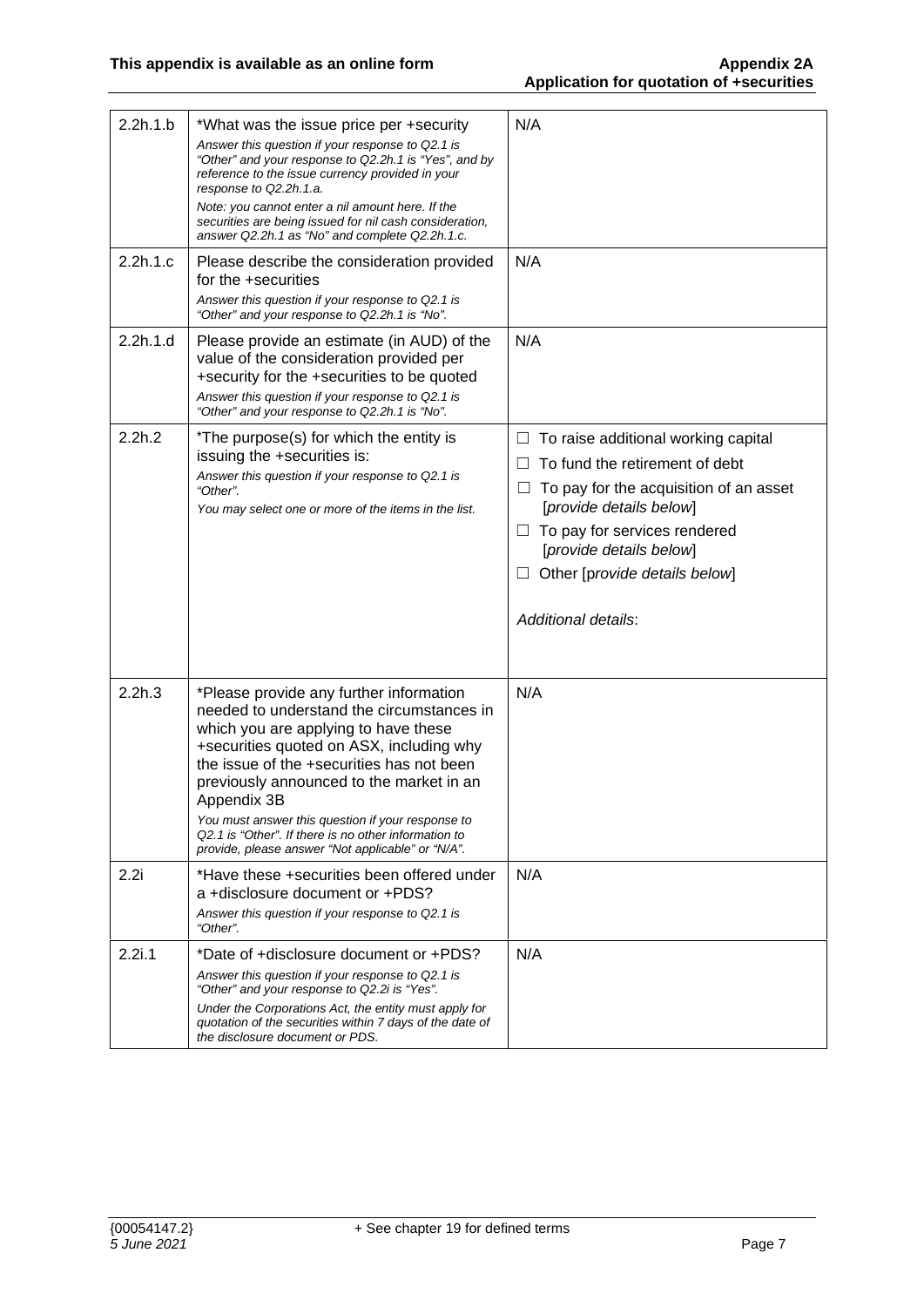| 2.3                                                                                                                                                                                                                                                                                                     | *Any on-sale of the +securities to be quoted<br>within 12 months of their date of issue will<br>comply with the secondary sale provisions<br>in sections $707(3)$ and $1012C(6)$ of the<br>Corporations Act by virtue of:<br>Answer this question if your response to Q2.1 is<br>"Other" and your response to Q2.2i is "No". | $\Box$<br>$\Box$                                                                                                                                                                                               | The publication of a +disclosure<br>document or +PDS for the +securities<br>to be quoted<br>The publication of a cleansing notice                                                                                                                                                                                                                                                            |
|---------------------------------------------------------------------------------------------------------------------------------------------------------------------------------------------------------------------------------------------------------------------------------------------------------|------------------------------------------------------------------------------------------------------------------------------------------------------------------------------------------------------------------------------------------------------------------------------------------------------------------------------|----------------------------------------------------------------------------------------------------------------------------------------------------------------------------------------------------------------|----------------------------------------------------------------------------------------------------------------------------------------------------------------------------------------------------------------------------------------------------------------------------------------------------------------------------------------------------------------------------------------------|
|                                                                                                                                                                                                                                                                                                         |                                                                                                                                                                                                                                                                                                                              |                                                                                                                                                                                                                | under section 708A(5), 708AA(2)(f),<br>1012DA(5) or 1012DAA(2)(f)                                                                                                                                                                                                                                                                                                                            |
| Note: Under Appendix 2A of the Listing Rules, when<br>the entity applies for quotation of securities, it gives a<br>warranty that an offer of the securities for sale within<br>12 months after their issue will not require disclosure<br>under section 707(3) or 1012C(6) of the Corporations<br>Act. | $\Box$                                                                                                                                                                                                                                                                                                                       | The publication of a +disclosure<br>document or +PDS involving the same<br>class of securities as the +securities to<br>be quoted that meets the requirements<br>of section 708A(11) or 1012DA(11)             |                                                                                                                                                                                                                                                                                                                                                                                              |
|                                                                                                                                                                                                                                                                                                         | If you are in any doubt as to the application of, or the<br>entity's capacity to give, this warranty, please see<br>ASIC Regulatory Guide 173 Disclosure for on-sale of                                                                                                                                                      | $\Box$                                                                                                                                                                                                         | An applicable ASIC instrument or class<br>order                                                                                                                                                                                                                                                                                                                                              |
| securities and other financial products and consult<br>your legal adviser.<br>2.4<br>*The +securities to be quoted are:<br>Tick whichever is applicable                                                                                                                                                 | $\Box$                                                                                                                                                                                                                                                                                                                       | Not applicable $-$ the entity has<br>arrangements in place with the holder<br>that ensure the securities cannot be on-<br>sold within 12 months in a manner that<br>would breach section 707(3) or<br>1012C(6) |                                                                                                                                                                                                                                                                                                                                                                                              |
|                                                                                                                                                                                                                                                                                                         |                                                                                                                                                                                                                                                                                                                              |                                                                                                                                                                                                                | Note: Absent relief from ASIC, a listed entity can only<br>issue a cleansing notice where trading in the relevant<br>securities has not been suspended for more than<br>5 days during the shorter of: (a) the period during<br>which the class of securities are quoted; and (b) the<br>period of 12 months before the date on which the<br>relevant securities under the offer were issued. |
|                                                                                                                                                                                                                                                                                                         |                                                                                                                                                                                                                                                                                                                              | $\bowtie$                                                                                                                                                                                                      | Additional +securities in a class that is<br>already quoted on ASX ("existing<br>class")                                                                                                                                                                                                                                                                                                     |
|                                                                                                                                                                                                                                                                                                         |                                                                                                                                                                                                                                                                                                                              | □                                                                                                                                                                                                              | New +securities in a class that is not yet<br>quoted on ASX ("new class")                                                                                                                                                                                                                                                                                                                    |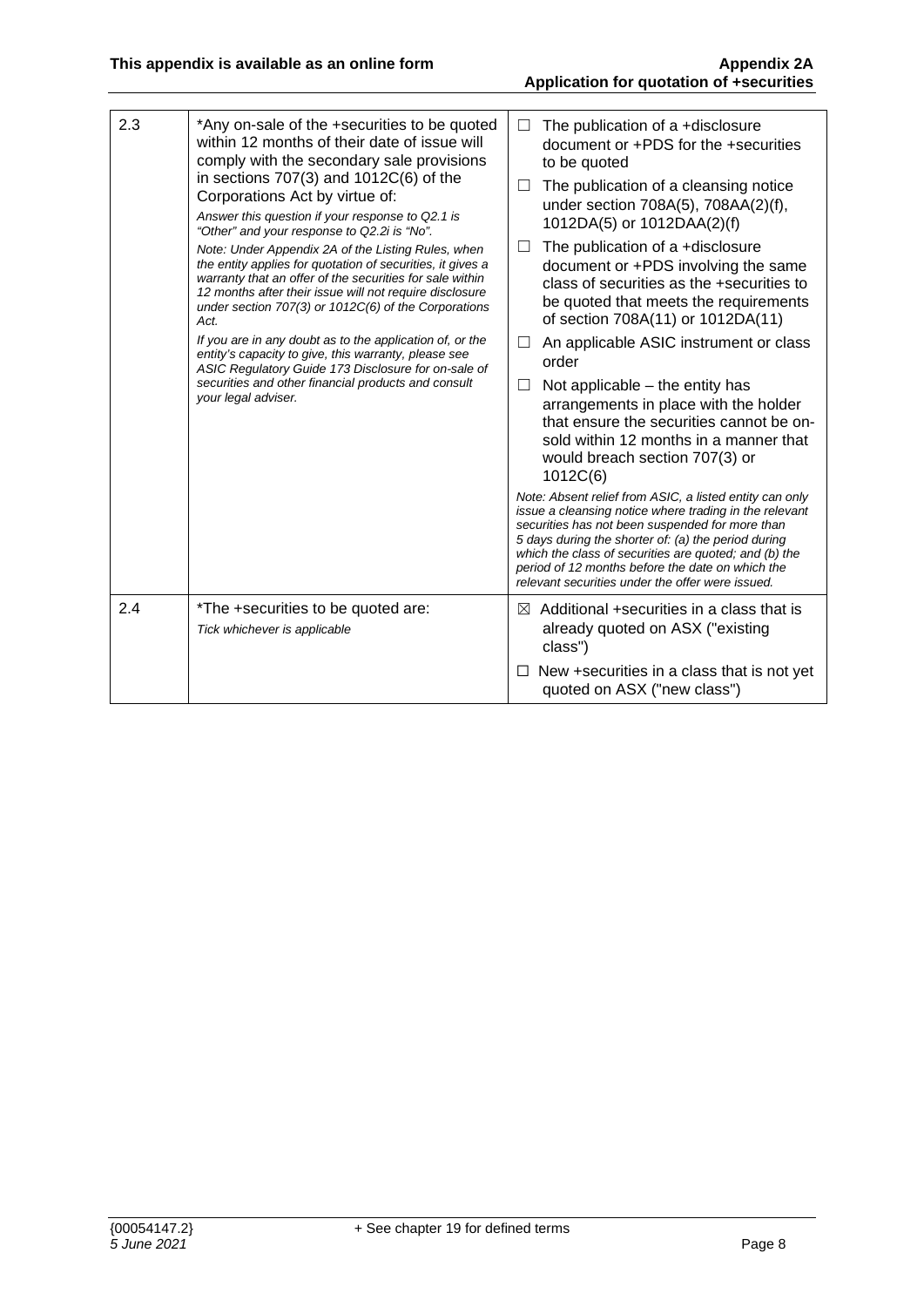#### Part 3A – number and type of +securities to be quoted (existing class or new class) where issue has previously been notified to ASX in an Appendix 3B

*Answer the questions in this Part if your response to Q2.1 is "Securities issued as part of a transaction or transactions previously announced to the market in an Appendix 3B".* 

| Question<br>No. | Question                                                                                                                                                                                                                                                                                                                                                                                                                                                                                                                                                                                                       |  | Answer |                                         |  |
|-----------------|----------------------------------------------------------------------------------------------------------------------------------------------------------------------------------------------------------------------------------------------------------------------------------------------------------------------------------------------------------------------------------------------------------------------------------------------------------------------------------------------------------------------------------------------------------------------------------------------------------------|--|--------|-----------------------------------------|--|
| 3A.1            | *ASX security code & description                                                                                                                                                                                                                                                                                                                                                                                                                                                                                                                                                                               |  | N/A    |                                         |  |
| 3A.2            | *Number of +securities to be quoted                                                                                                                                                                                                                                                                                                                                                                                                                                                                                                                                                                            |  | N/A    |                                         |  |
| 3A.3            | Any other information the entity wishes to<br>provide about the +securities to be quoted                                                                                                                                                                                                                                                                                                                                                                                                                                                                                                                       |  | N/A    |                                         |  |
| 3A.4            | *Provide a distribution schedule for the new +securities according to the categories set out<br>in the left hand column – including the number of recipients and the total percentage of the<br>new +securities held by the recipients in each category.<br>Number of +securities held<br>Number of holders                                                                                                                                                                                                                                                                                                    |  |        |                                         |  |
|                 |                                                                                                                                                                                                                                                                                                                                                                                                                                                                                                                                                                                                                |  |        | Total percentage of<br>+securities held |  |
|                 | $1 - 1,000$                                                                                                                                                                                                                                                                                                                                                                                                                                                                                                                                                                                                    |  |        |                                         |  |
|                 | $1,001 - 5,000$                                                                                                                                                                                                                                                                                                                                                                                                                                                                                                                                                                                                |  |        |                                         |  |
|                 | $5,001 - 10,000$                                                                                                                                                                                                                                                                                                                                                                                                                                                                                                                                                                                               |  |        |                                         |  |
|                 | $10,001 - 100,000$                                                                                                                                                                                                                                                                                                                                                                                                                                                                                                                                                                                             |  |        |                                         |  |
|                 | 100,001 and over                                                                                                                                                                                                                                                                                                                                                                                                                                                                                                                                                                                               |  |        |                                         |  |
|                 | Answer this question only if you are an ASX Listing (ASX Foreign Exempt Listings and ASX Debt Listings do not<br>have to answer this question), your response to Q2.4 is "new class" and the securities to be quoted have already<br>been issued.<br>Note: if the securities to be quoted have not yet been issued, under listing rule 3.10.5, you will need to provide to<br>ASX a list of the 20 largest recipients of the new securities, and the number and percentage of the new securities<br>received by each of those recipients, and a distribution schedule for the securities when they are issued. |  |        |                                         |  |
|                 |                                                                                                                                                                                                                                                                                                                                                                                                                                                                                                                                                                                                                |  |        |                                         |  |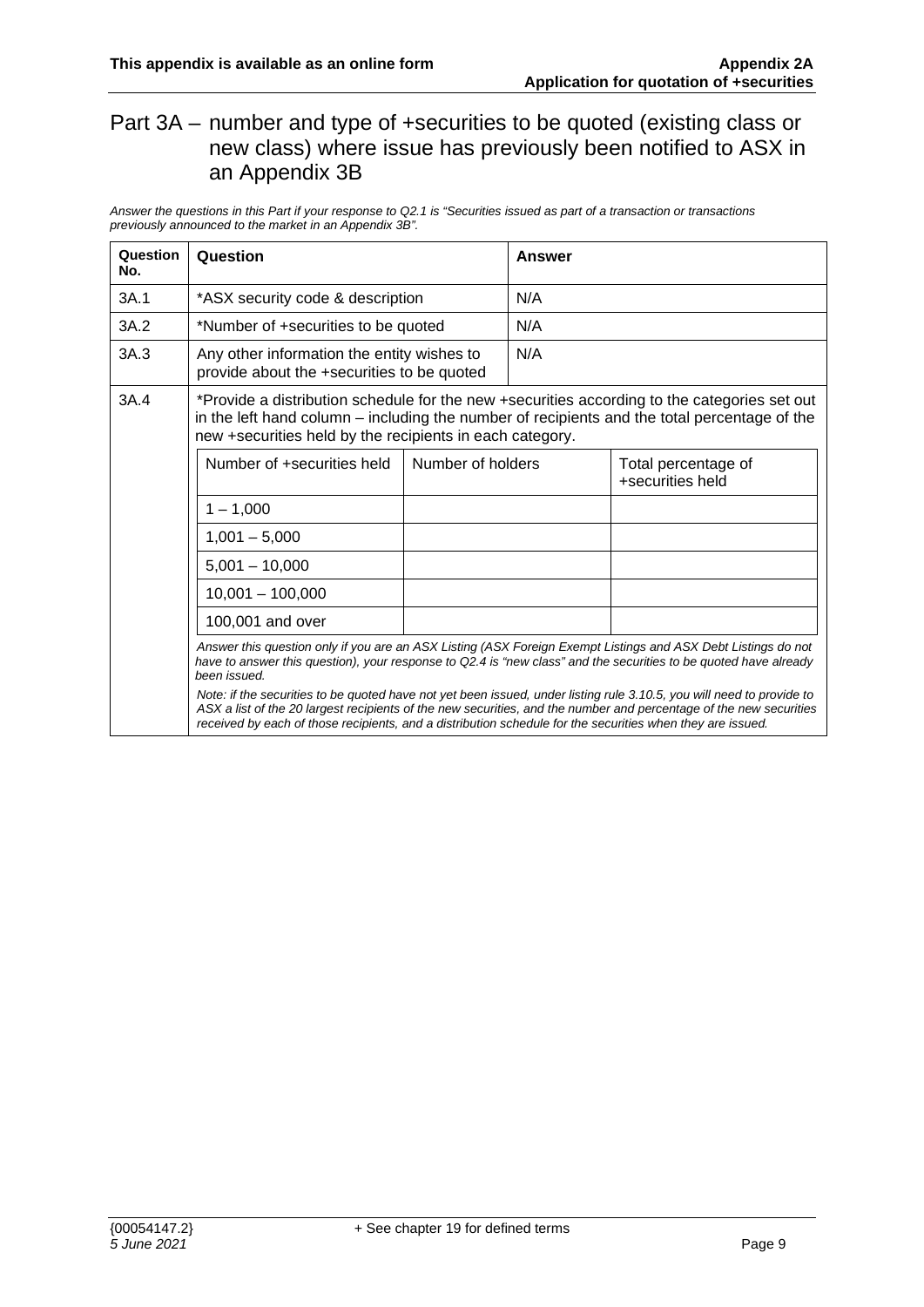#### Part 3B – number and type of +securities to be quoted (existing class) where issue has not previously been notified to ASX in an Appendix 3B

*Answer the questions in this Part if your response to Q2.1 is anything other than "Securities issued as part of a transaction or transactions previously announced to the market in an Appendix 3B" and your response to Q2.4 is "existing class". If your response to Q2.1 is "Securities issued, transferred or re-classified as a result of options being exercised or other convertible*  securities being converted", the questions in this part relate to the securities being issued, transferred or reclassified as a result *of the exercise of the options or the conversion of the convertible securities. If your response to Q2.1 is "Unquoted partly paid securities that have been fully paid up and are now to become quoted fully paid securities", the questions in this part relate to the fully paid securities arising from that payment up. Otherwise, the questions in this part relate to the securities issued by the entity which are to be quoted on ASX and which are described in the response to Q2.1.* 

| Question<br>No. | Question                                                                                                                                                                                                                                                                                                                               | <b>Answer</b>                                                                                                                                                                                                                                                                                                                                                                                                                                                                                  |
|-----------------|----------------------------------------------------------------------------------------------------------------------------------------------------------------------------------------------------------------------------------------------------------------------------------------------------------------------------------------|------------------------------------------------------------------------------------------------------------------------------------------------------------------------------------------------------------------------------------------------------------------------------------------------------------------------------------------------------------------------------------------------------------------------------------------------------------------------------------------------|
| 3B.1            | *ASX security code & description                                                                                                                                                                                                                                                                                                       | <b>KFE ORDINARY FULLY PAID</b>                                                                                                                                                                                                                                                                                                                                                                                                                                                                 |
| 3B.2            | *Number of +securities to be quoted                                                                                                                                                                                                                                                                                                    | 75,000,000                                                                                                                                                                                                                                                                                                                                                                                                                                                                                     |
| 3B.3a           | *Will the +securities to be quoted rank<br>equally in all respects from their issue date<br>with the existing issued +securities in that<br>class?                                                                                                                                                                                     | Yes                                                                                                                                                                                                                                                                                                                                                                                                                                                                                            |
| 3B.3b           | *Is the actual date from which the<br>+securities will rank equally (non-ranking<br>end date) known?<br>Answer this question if your response to Q3B.3a is<br>"No".                                                                                                                                                                    | N/A                                                                                                                                                                                                                                                                                                                                                                                                                                                                                            |
| 3B.3c           | *Provide the actual non-ranking end date<br>Answer this question if your response to Q3B.3a is<br>"No" and your response to Q3B.3b is "Yes".                                                                                                                                                                                           | N/A                                                                                                                                                                                                                                                                                                                                                                                                                                                                                            |
| 3B.3d           | *Provide the estimated non-ranking end<br>period<br>Answer this question if your response to Q3B.3a is<br>"No" and your response to Q3B.3b is "No".                                                                                                                                                                                    | N/A                                                                                                                                                                                                                                                                                                                                                                                                                                                                                            |
| 3B.3e           | *Please state the extent to which the<br>+securities do not rank equally:                                                                                                                                                                                                                                                              | N/A                                                                                                                                                                                                                                                                                                                                                                                                                                                                                            |
|                 | in relation to the next dividend,<br>٠<br>distribution or interest payment; or                                                                                                                                                                                                                                                         |                                                                                                                                                                                                                                                                                                                                                                                                                                                                                                |
|                 | for any other reason<br>٠<br>Answer this question if your response to Q3B.3a is                                                                                                                                                                                                                                                        |                                                                                                                                                                                                                                                                                                                                                                                                                                                                                                |
|                 | "No".<br>For example, the securities may not rank at all, or may<br>rank proportionately based on the percentage of the<br>period in question they have been on issue, for the<br>next dividend, distribution or interest payment; or they<br>may not be entitled to participate in some other event,<br>such as an entitlement issue. |                                                                                                                                                                                                                                                                                                                                                                                                                                                                                                |
| 3B.4            | Any other information the entity wishes to<br>provide about the +securities to be quoted                                                                                                                                                                                                                                               | For clarity, the issuance of 75,000,000 fully<br>paid ordinary shares relates to the<br>settlement of \$300,000 of the aggregate<br>subscription amount outstanding, pursuant<br>to the First Placement Subscription Right<br>issued on 15 June 2021, with a remaining<br>value of \$760,000 which can be settled by<br>issue of shares or cash repayment. For the<br>avoidance of doubt, no additional funds<br>were raised from the issue of these<br>75,000,000 fully paid ordinary shares. |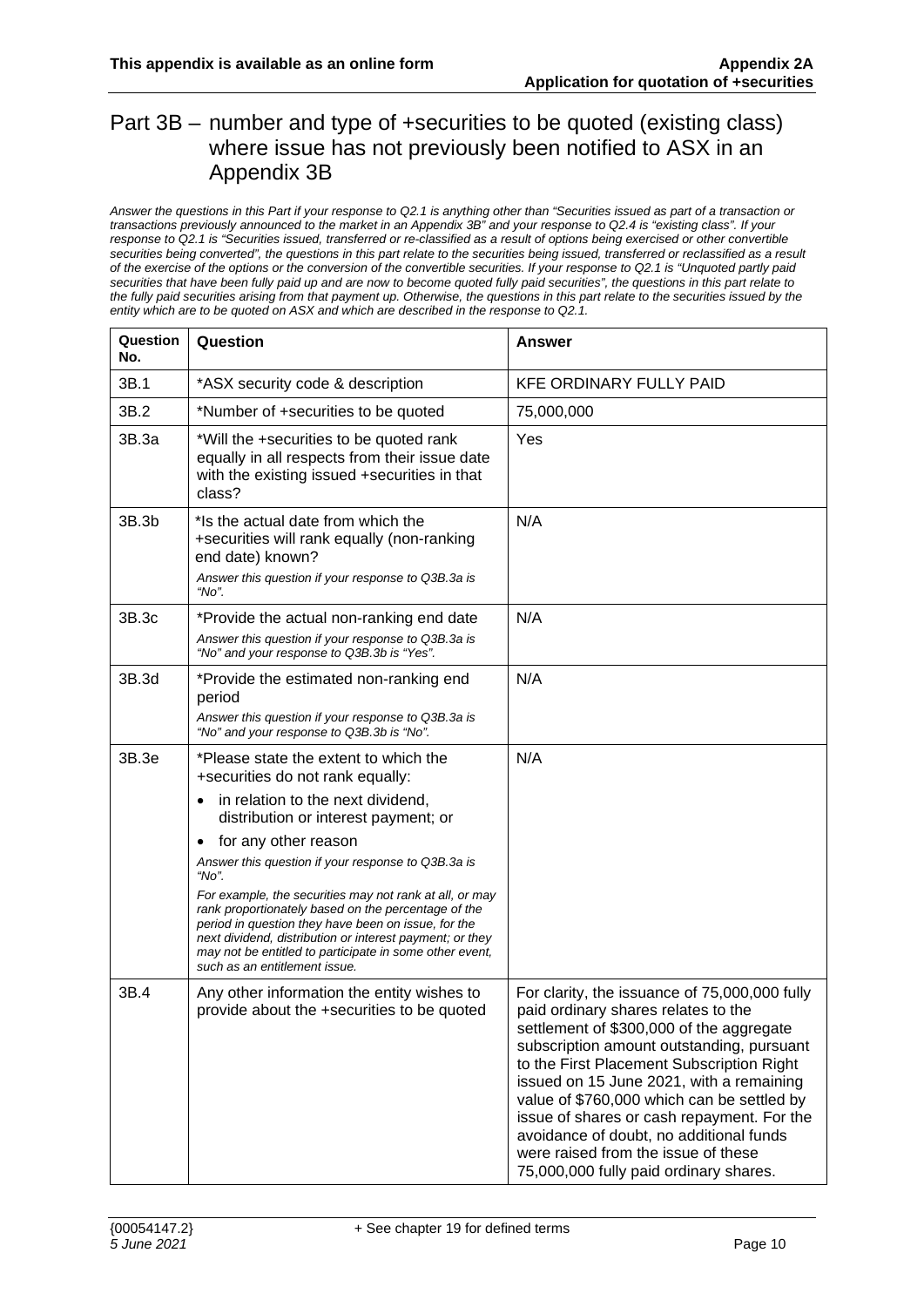#### Part 3C – number and type of +securities to be quoted (new class) where issue has not previously been notified to ASX in an Appendix 3B

*Answer the questions in this Part if your response to Q2.1 is anything other than "Securities issued as part of a transaction or transactions previously announced to the market in an Appendix 3B" and your response to Q2.4 is "new class". If your response to Q2.1 is "Securities issued, transferred or re-classified as a result of options being exercised or other convertible securities*  being converted", the questions in this part relate to the securities being issued, transferred or reclassified as a result of the *exercise of the options or the conversion of the convertible securities. If your response to Q2.1 is "Unquoted partly paid securities that have been fully paid up and are now to become quoted fully paid securities", the questions in this part relate to the fully paid securities arising from that payment up. Otherwise, the questions in this part relate to the securities issued by the entity which are to be quoted on ASX and which are described in the response to Q2.1.* 

| Question<br>No. | Question                                                                                                                                                                                                                                                                                                                                                                                                                                                                                                                                                                                                                                                           | Answer                                                                                                                                                                                                                                           |
|-----------------|--------------------------------------------------------------------------------------------------------------------------------------------------------------------------------------------------------------------------------------------------------------------------------------------------------------------------------------------------------------------------------------------------------------------------------------------------------------------------------------------------------------------------------------------------------------------------------------------------------------------------------------------------------------------|--------------------------------------------------------------------------------------------------------------------------------------------------------------------------------------------------------------------------------------------------|
| 3C.1            | *Security description                                                                                                                                                                                                                                                                                                                                                                                                                                                                                                                                                                                                                                              | N/A                                                                                                                                                                                                                                              |
| 3C.2            | *Security type<br>Select one item from the list that best describes the<br>securities the subject of this form. This will determine<br>more detailed questions to be asked about the security<br>later in this section. Select "ordinary fully or partly paid<br>shares/units" for stapled securities or CDIs. For<br>interest rate securities, please select the appropriate<br>choice from either "Convertible debt securities" or<br>"Non-convertible debt securities". Select "Other" for<br>performance shares/units and performance<br>options/rights or if the selections available in the list do<br>not appropriately describe the security being issued. | Ordinary fully or partly paid shares/units<br>ப<br>Options<br>$\Box$<br>+Convertible debt securities<br>$\Box$<br>Non-convertible +debt securities<br>П.<br>Redeemable preference shares/units<br>□<br>Wholesale debt securities<br>$\Box$ Other |
| 3C.3            | <b>ISIN code</b><br>Answer this question if you are an entity incorporated<br>outside Australia and you are seeking quotation of a<br>new class of securities other than CDIs. See also the<br>note at the top of this form.                                                                                                                                                                                                                                                                                                                                                                                                                                       | N/A                                                                                                                                                                                                                                              |
| 3C.4            | *Number of +securities to be quoted                                                                                                                                                                                                                                                                                                                                                                                                                                                                                                                                                                                                                                | N/A                                                                                                                                                                                                                                              |
| 3C.5a           | *Will all the +securities issued in this class<br>rank equally in all respects from the issue<br>date?                                                                                                                                                                                                                                                                                                                                                                                                                                                                                                                                                             | N/A                                                                                                                                                                                                                                              |
| 3C.5b           | *Is the actual date from which the<br>+securities will rank equally (non-ranking<br>end date) known?<br>Answer this question if your response to Q3C.5a is<br>"No".                                                                                                                                                                                                                                                                                                                                                                                                                                                                                                | N/A                                                                                                                                                                                                                                              |
| 3C.5c           | *Provide the actual non-ranking end date<br>Answer this question if your response to Q3C.5a is<br>"No" and your response to Q3C.5b is "Yes".                                                                                                                                                                                                                                                                                                                                                                                                                                                                                                                       | N/A                                                                                                                                                                                                                                              |
| 3C.5d           | *Provide the estimated non-ranking end<br>period<br>Answer this question if your response to Q3C.5a is<br>"No" and your response to Q3C.5b is "No".                                                                                                                                                                                                                                                                                                                                                                                                                                                                                                                | N/A                                                                                                                                                                                                                                              |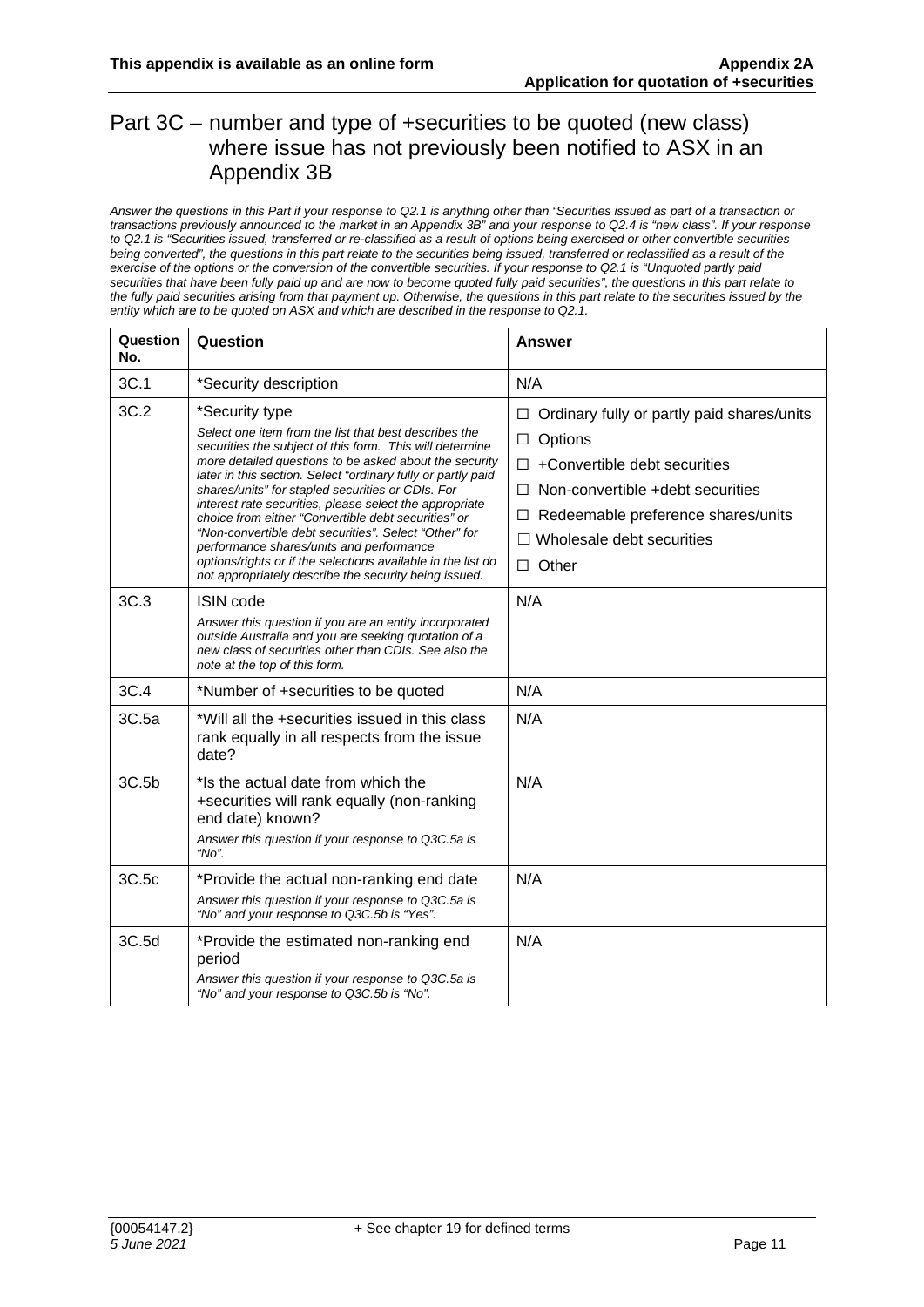| 3C.5e | *Please state the extent to which the<br>+securities do not rank equally:                                                                                                                                                                                                                                                                                                                                                                                                                                                                                                  |                   | N/A |                                                                                              |  |
|-------|----------------------------------------------------------------------------------------------------------------------------------------------------------------------------------------------------------------------------------------------------------------------------------------------------------------------------------------------------------------------------------------------------------------------------------------------------------------------------------------------------------------------------------------------------------------------------|-------------------|-----|----------------------------------------------------------------------------------------------|--|
|       | in relation to the next dividend,<br>distribution or interest payment; or                                                                                                                                                                                                                                                                                                                                                                                                                                                                                                  |                   |     |                                                                                              |  |
|       | for any other reason<br>$\bullet$                                                                                                                                                                                                                                                                                                                                                                                                                                                                                                                                          |                   |     |                                                                                              |  |
|       | Answer this question if your response to Q3C.5a is<br>"No".                                                                                                                                                                                                                                                                                                                                                                                                                                                                                                                |                   |     |                                                                                              |  |
|       | For example, the securities may not rank at all, or may<br>rank proportionately based on the percentage of the<br>period in question they have been on issue, for the<br>next dividend, distribution or interest payment; or they<br>may not be entitled to participate in some other event,<br>such as an entitlement issue.                                                                                                                                                                                                                                              |                   |     |                                                                                              |  |
| 3C.6  | Please attach a document or provide a URL<br>link for a document lodged with ASX setting<br>out the material terms of the +securities to<br>be quoted<br>You may cross-reference a disclosure document, PDS,<br>information memorandum, investor presentation or                                                                                                                                                                                                                                                                                                           |                   | N/A |                                                                                              |  |
|       | other announcement with this information provided it<br>has been released to the ASX Market Announcements<br>Platform.                                                                                                                                                                                                                                                                                                                                                                                                                                                     |                   |     |                                                                                              |  |
| 3C.7  | *Have you received confirmation from ASX<br>that the terms of the +securities are<br>appropriate and equitable under listing rule<br>6.1?                                                                                                                                                                                                                                                                                                                                                                                                                                  |                   | N/A |                                                                                              |  |
|       | Answer this question only if you are an ASX Listing.<br>(ASX Foreign Exempt Listings and ASX Debt Listings<br>do not have to answer this question).                                                                                                                                                                                                                                                                                                                                                                                                                        |                   |     |                                                                                              |  |
|       | If your response is "No" and the securities have any<br>unusual terms, you should approach ASX as soon as<br>possible for confirmation under listing rule 6.1 that the<br>terms are appropriate and equitable.                                                                                                                                                                                                                                                                                                                                                             |                   |     |                                                                                              |  |
| 3C.8  | in the left hand column – including the number of recipients and the total percentage of the<br>new +securities held by the recipients in each category.                                                                                                                                                                                                                                                                                                                                                                                                                   |                   |     | *Provide a distribution schedule for the new +securities according to the categories set out |  |
|       | Number of +securities held                                                                                                                                                                                                                                                                                                                                                                                                                                                                                                                                                 | Number of holders |     | Total percentage of<br>+securities held                                                      |  |
|       | $1 - 1,000$                                                                                                                                                                                                                                                                                                                                                                                                                                                                                                                                                                |                   |     |                                                                                              |  |
|       | $1,001 - 5,000$                                                                                                                                                                                                                                                                                                                                                                                                                                                                                                                                                            |                   |     |                                                                                              |  |
|       | $5,001 - 10,000$                                                                                                                                                                                                                                                                                                                                                                                                                                                                                                                                                           |                   |     |                                                                                              |  |
|       | $10,001 - 100,000$                                                                                                                                                                                                                                                                                                                                                                                                                                                                                                                                                         |                   |     |                                                                                              |  |
|       | 100,001 and over                                                                                                                                                                                                                                                                                                                                                                                                                                                                                                                                                           |                   |     |                                                                                              |  |
|       | Answer this question only if you are an ASX Listing (ASX Foreign Exempt Listings and ASX Debt Listings do not<br>have to answer this question) and the securities to be quoted have already been issued.<br>Note: if the securities to be quoted have not yet been issued, under listing rule 3.10.5, you will need to provide to<br>ASX a list of the 20 largest recipients of the new +securities, and the number and percentage of the new<br>+securities received by each of those recipients, and a distribution schedule for the securities when they are<br>issued. |                   |     |                                                                                              |  |
| 3C.9a | Ordinary fully or partly paid shares/units details<br>Answer the questions in this section if you selected this security type in your response to Question 3C.2.                                                                                                                                                                                                                                                                                                                                                                                                           |                   |     |                                                                                              |  |
|       | *+Security currency                                                                                                                                                                                                                                                                                                                                                                                                                                                                                                                                                        |                   | N/A |                                                                                              |  |
|       | This is the currency in which the face amount of an<br>issue is denominated. It will also typically be the<br>currency in which distributions are declared.                                                                                                                                                                                                                                                                                                                                                                                                                |                   |     |                                                                                              |  |
|       | *Will there be CDIs issued over the<br>+securities?                                                                                                                                                                                                                                                                                                                                                                                                                                                                                                                        |                   | N/A |                                                                                              |  |
|       |                                                                                                                                                                                                                                                                                                                                                                                                                                                                                                                                                                            |                   |     |                                                                                              |  |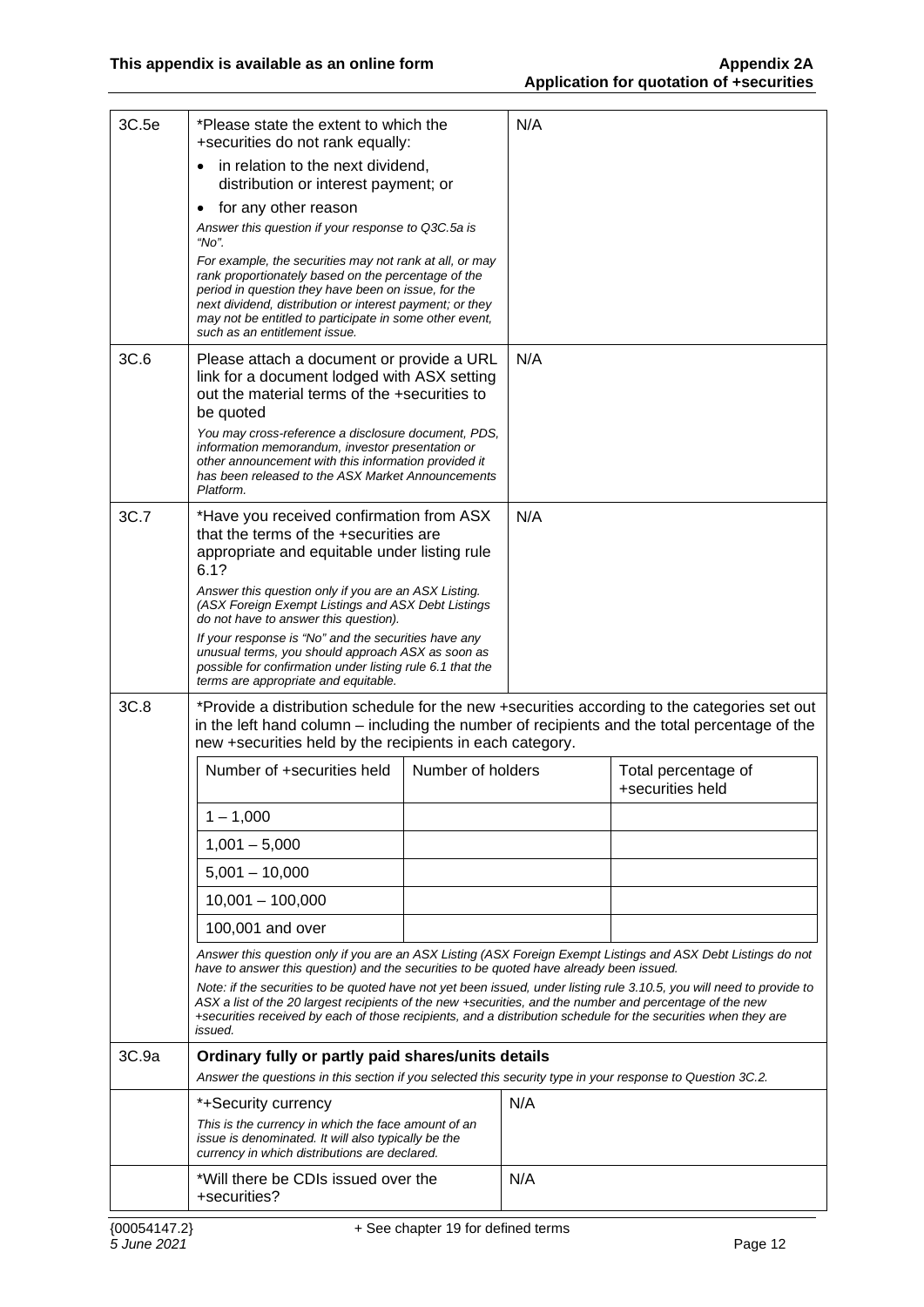|       | *CDI ratio<br>Answer this question if you answered "Yes" to the<br>previous question. This is the ratio at which CDIs can<br>be transmuted into the underlying security (e.g. 4:1<br>means 4 CDIs represent 1 underlying security<br>whereas 1:4 means 1 CDI represents 4 underlying<br>securities). | N/A |
|-------|------------------------------------------------------------------------------------------------------------------------------------------------------------------------------------------------------------------------------------------------------------------------------------------------------|-----|
|       | *Is it a partly paid class of +security?                                                                                                                                                                                                                                                             | N/A |
|       | *Paid up amount: unpaid amount<br>Answer this question if answered "Yes" to the<br>previous question.                                                                                                                                                                                                | N/A |
|       | The paid up amount represents the amount of<br>application money and/or calls which have been paid<br>on any security considered 'partly paid'                                                                                                                                                       |     |
|       | The unpaid amount represents the unpaid or yet to<br>be called amount on any security considered 'partly<br>paid'.                                                                                                                                                                                   |     |
|       | The amounts should be provided per the security<br>currency (e.g. if the security currency is AUD, then<br>the paid up and unpaid amount per security in AUD).                                                                                                                                       |     |
|       | *Is it a stapled +security?                                                                                                                                                                                                                                                                          | N/A |
|       | This is a security class that comprises a number of<br>ordinary shares and/or ordinary units issued by<br>separate entities that are stapled together for the<br>purposes of trading.                                                                                                                |     |
| 3C.9b | <b>Option details</b>                                                                                                                                                                                                                                                                                |     |
|       | Answer the questions in this section if you selected this security type in your response to Question 3C.2.                                                                                                                                                                                           |     |
|       | *+Security currency<br>This is the currency in which the exercise price is                                                                                                                                                                                                                           | N/A |
|       | payable.                                                                                                                                                                                                                                                                                             |     |
|       | *Exercise price<br>The price at which each option can be exercised and<br>convert into the underlying security.<br>The exercise price should be provided per the<br>security currency (i.e. if the security currency is AUD,<br>the exercise price should be expressed in AUD).                      | N/A |
|       | *Expiry date<br>The date on which the options expire or terminate.                                                                                                                                                                                                                                   | N/A |
|       | *Details of the number and type of<br>+security (including its ASX security code<br>if the +security is quoted on ASX) that will<br>be issued if an option is exercised<br>For example, if the option can be exercised to receive                                                                    | N/A |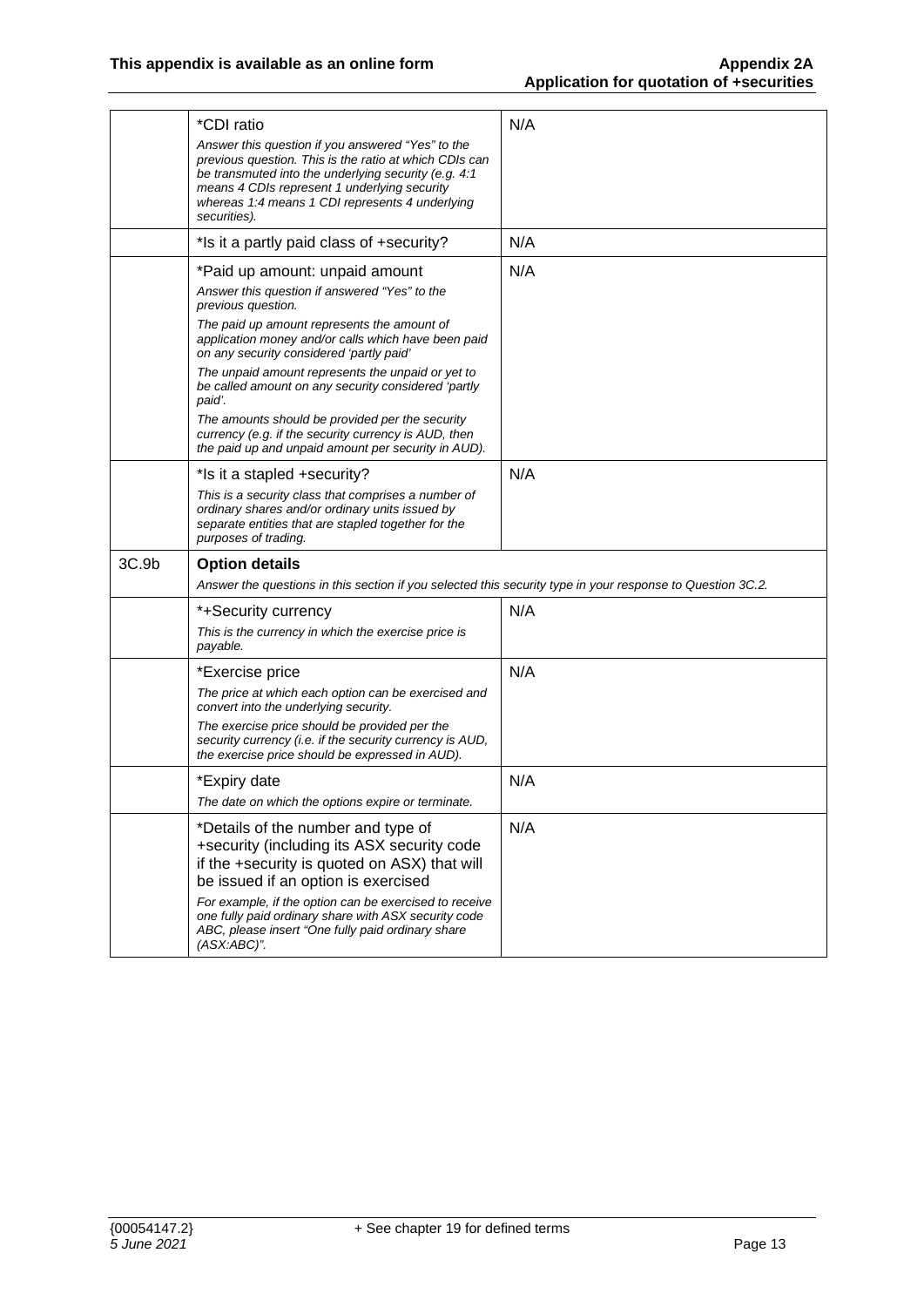| 3C.9c | Details of non-convertible +debt securities, +convertible debt securities, or<br>redeemable preference shares/units                                                                                                                                                                                               |                                                                                                                                                                  |
|-------|-------------------------------------------------------------------------------------------------------------------------------------------------------------------------------------------------------------------------------------------------------------------------------------------------------------------|------------------------------------------------------------------------------------------------------------------------------------------------------------------|
|       | Answer the questions in this section if you selected one of these security types in your response to Question<br>3C.2.                                                                                                                                                                                            |                                                                                                                                                                  |
|       | Refer to Guidance Note 34 and the "Guide to the Naming Conventions and Security Descriptions for ASX Quoted<br>Debt and Hybrid Securities" for further information on certain terms used in this section                                                                                                          |                                                                                                                                                                  |
|       | *Type of +security<br>Select one item from the list                                                                                                                                                                                                                                                               | ш<br>Simple corporate bond<br>Non-convertible note or bond<br>Convertible note or bond<br>Preference share/unit<br>$\Box$<br>Capital note                        |
|       |                                                                                                                                                                                                                                                                                                                   | Hybrid security<br>Other<br>П                                                                                                                                    |
|       | *+Security currency<br>This is the currency in which the face value of the<br>security is denominated. It will also typically be the<br>currency in which interest or distributions are paid.                                                                                                                     | N/A                                                                                                                                                              |
|       | Face value<br>This is the principal amount of each security.<br>The face value should be provided per the security<br>currency (i.e. if security currency is AUD, then the<br>face value per security in AUD).                                                                                                    | N/A                                                                                                                                                              |
|       | *Interest rate type<br>Select one item from the list<br>Select the appropriate interest or dividend rate type<br>per the terms of the security. Definitions for each type<br>are provided in the Guide to the Naming Conventions<br>and Security Descriptions for ASX Quoted Debt and<br><b>Hybrid Securities</b> | Fixed rate<br>П<br>Floating rate<br>$\Box$<br>Indexed rate<br>$\perp$<br>Variable rate<br>П<br>Zero coupon/no interest or dividend<br>$\Box$<br>Other<br>$\perp$ |
|       | Frequency of coupon/interest/dividend<br>payments per year<br>Select one item from the list.                                                                                                                                                                                                                      | Monthly<br>$\Box$<br>Quarterly<br>Semi-annual<br>Annual<br>No coupon/interest payments<br>Other<br>$\mathsf{L}$                                                  |
|       | First interest/dividend payment date<br>A response is not required if you have selected "No<br>coupon/interest payments" in response to the<br>question above on the frequency of coupon/interest<br>payments                                                                                                     | N/A                                                                                                                                                              |
|       | Interest/dividend rate per annum<br>Answer this question if the interest rate type is fixed.                                                                                                                                                                                                                      | N/A                                                                                                                                                              |
|       | *Is the interest/dividend rate per annum<br>estimated at this time?<br>Answer this question if the interest rate type is fixed.                                                                                                                                                                                   | N/A                                                                                                                                                              |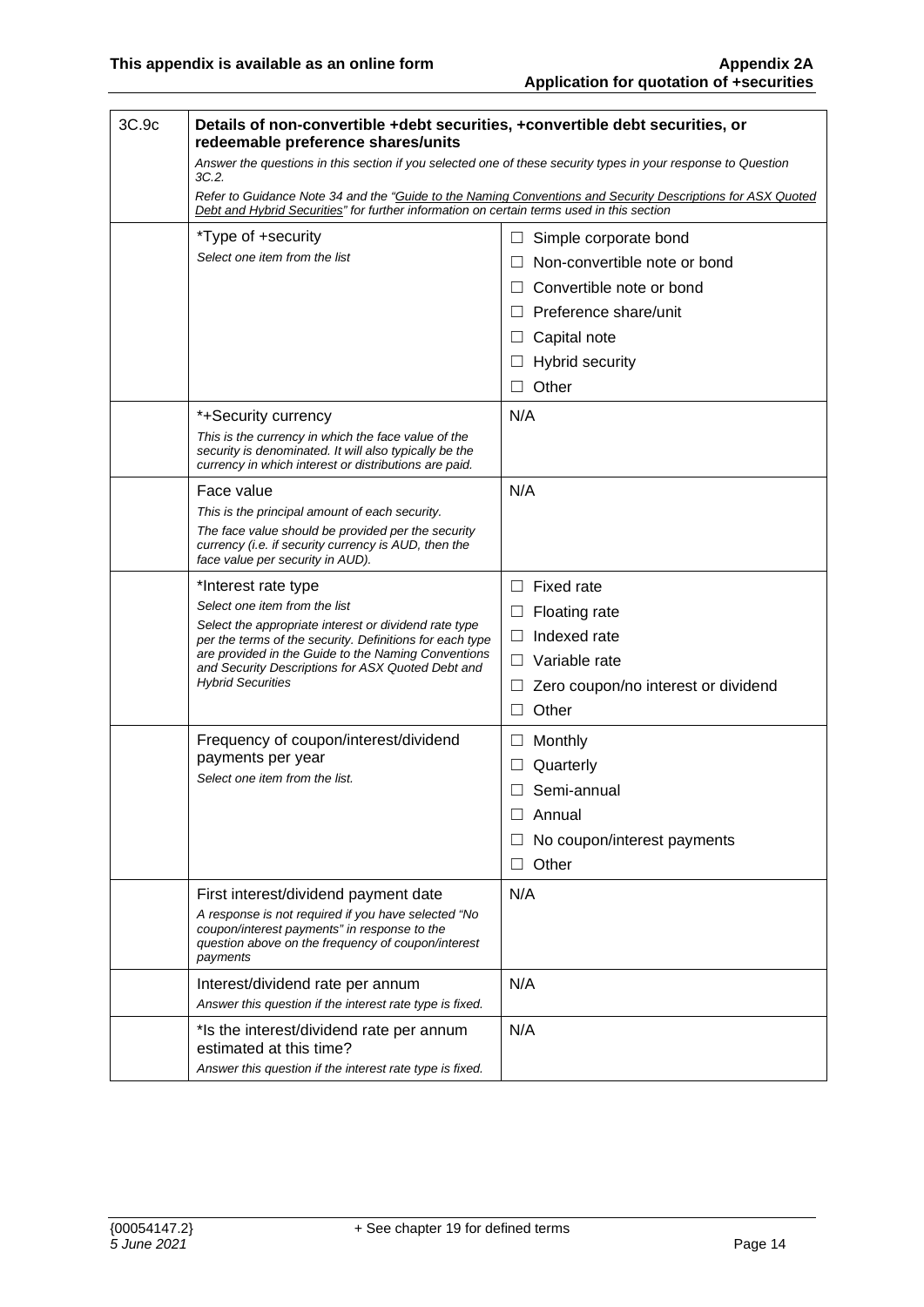| If the interest/dividend rate per annum is<br>estimated, then what is the date for this<br>information to be announced to the market<br>(if known)<br>Answer this question if the interest rate type is fixed<br>and your response to the previous question is "Yes".<br>Answer "Unknown" if the date is not known at this<br>time.                                                                                                                                                                                                                                                                                                                              | N/A                                                                                                                         |
|------------------------------------------------------------------------------------------------------------------------------------------------------------------------------------------------------------------------------------------------------------------------------------------------------------------------------------------------------------------------------------------------------------------------------------------------------------------------------------------------------------------------------------------------------------------------------------------------------------------------------------------------------------------|-----------------------------------------------------------------------------------------------------------------------------|
| *Does the interest rate include a reference<br>rate, base rate or market rate (e.g. BBSW<br>or CPI)?<br>Answer this question if the interest rate type is<br>floating or indexed.                                                                                                                                                                                                                                                                                                                                                                                                                                                                                | N/A                                                                                                                         |
| *What is the reference rate, base rate or<br>market rate?<br>Answer this question if the interest rate type is<br>floating or indexed and your response to the previous<br>question is "Yes".                                                                                                                                                                                                                                                                                                                                                                                                                                                                    | N/A                                                                                                                         |
| *Does the interest/dividend rate include a<br>margin above the reference rate, base rate<br>or market rate?<br>Answer this question if the interest rate type is<br>floating or indexed.                                                                                                                                                                                                                                                                                                                                                                                                                                                                         | N/A                                                                                                                         |
| *What is the margin above the reference<br>rate, base rate or market rate (expressed<br>as a percent per annum)<br>Answer this question if the interest rate type is<br>floating or indexed and your response to the previous<br>question is "Yes".                                                                                                                                                                                                                                                                                                                                                                                                              | N/A                                                                                                                         |
| *S128F of the Income Tax Assessment<br>Act status applicable to the +security<br>Select one item from the list<br>For financial products which are likely to give rise to a<br>payment to which s128F of the Income Tax<br>Assessment Act applies, ASX requests issuers to<br>confirm the s128F status of the security:<br>"s128F exempt" means interest payments are not<br>taxable to non-residents;<br>"Not s128F exempt" means interest payments are<br>taxable to non-residents;<br>"s128F exemption status unknown" means the<br>$\bullet$<br>issuer is unable to advise the status;<br>"Not applicable" means s128F is not applicable to<br>this security | $\Box$ s128F exempt<br>Not s128F exempt<br>$\Box$<br>s128F exemption status unknown<br>$\Box$<br>Not applicable<br>$\sqcup$ |
| *Is the +security perpetual (i.e. no maturity<br>date)?                                                                                                                                                                                                                                                                                                                                                                                                                                                                                                                                                                                                          | N/A                                                                                                                         |
| *Maturity date<br>Answer this question if the security is not perpetual                                                                                                                                                                                                                                                                                                                                                                                                                                                                                                                                                                                          | N/A                                                                                                                         |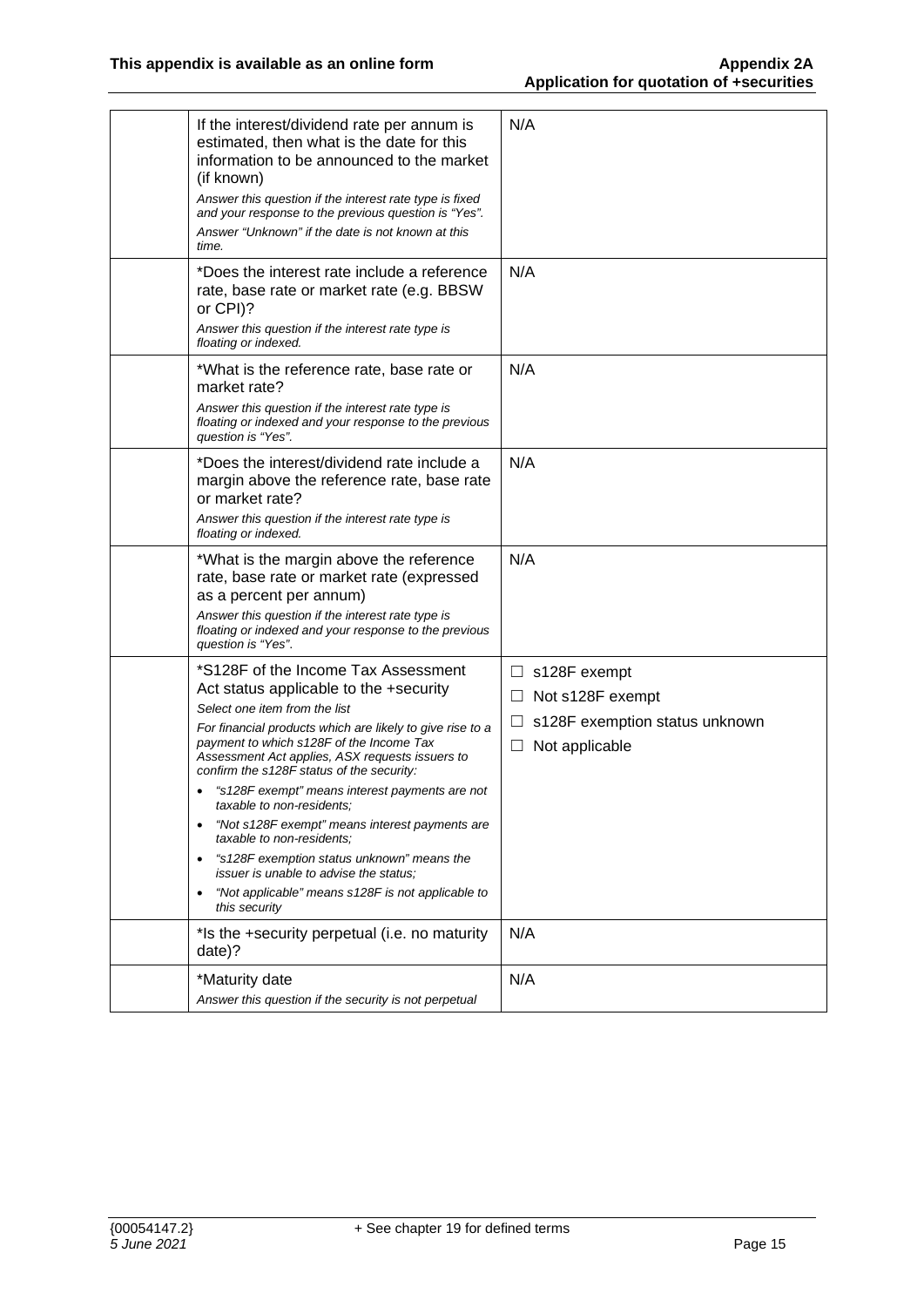|       | *Select other features applicable to the<br>+security                                                                                                                                                                                            | Simple<br>ப                |
|-------|--------------------------------------------------------------------------------------------------------------------------------------------------------------------------------------------------------------------------------------------------|----------------------------|
|       | Up to 4 features can be selected. Further information                                                                                                                                                                                            | Subordinated               |
|       | is available in the Guide to the Naming Conventions<br>and Security Descriptions for ASX Quoted Debt and                                                                                                                                         | Secured<br>$\Box$          |
|       | <b>Hybrid Securities.</b>                                                                                                                                                                                                                        | Converting<br>$\sqcup$     |
|       |                                                                                                                                                                                                                                                  | Convertible                |
|       |                                                                                                                                                                                                                                                  | Transformable              |
|       |                                                                                                                                                                                                                                                  | Exchangeable<br>$\Box$     |
|       |                                                                                                                                                                                                                                                  | Cumulative<br>$\perp$      |
|       |                                                                                                                                                                                                                                                  | Non-Cumulative<br>$\Box$   |
|       |                                                                                                                                                                                                                                                  | Redeemable<br>$\perp$      |
|       |                                                                                                                                                                                                                                                  | Extendable                 |
|       |                                                                                                                                                                                                                                                  | Reset<br>$\vert \ \ \vert$ |
|       |                                                                                                                                                                                                                                                  | Step-Down<br>$\Box$        |
|       |                                                                                                                                                                                                                                                  | Step-Up<br>$\Box$          |
|       |                                                                                                                                                                                                                                                  | Stapled<br>⊔               |
|       |                                                                                                                                                                                                                                                  | None of the above          |
|       | *Is there a first trigger date on which a                                                                                                                                                                                                        | N/A                        |
|       | right of conversion, redemption, call or put<br>can be exercised (whichever is first)?                                                                                                                                                           |                            |
|       | *If yes, what is the first trigger date                                                                                                                                                                                                          | N/A                        |
|       | Answer this question if your response to the previous<br>question is "Yes".                                                                                                                                                                      |                            |
|       | Details of the number and type of +security<br>(including its ASX security code if the<br>+security is quoted on ASX) that will be<br>issued if the +securities to be quoted are<br>converted, transformed or exchanged (per<br>1 new +security) | N/A                        |
|       | Answer this question if the security features include<br>"converting", "convertible", "transformable" or<br>"exchangeable".                                                                                                                      |                            |
|       | For example, if the security can be converted into<br>1,000 fully paid ordinary shares with ASX security<br>code ABC, please insert "1,000 fully paid ordinary<br>shares (ASX:ABC)".                                                             |                            |
| 3C.9d | Details of wholesale debt securities                                                                                                                                                                                                             |                            |
|       | Answer the questions in this section if you selected this security type in your response to Question Q3C.2.                                                                                                                                      |                            |
|       | Refer to Guidance Note 34 and the "Guide to the Naming Conventions and Security Descriptions for ASX<br>Quoted Debt and Hybrid Securities" for further information on certain terms used in this section                                         |                            |
|       | <b>CFI</b>                                                                                                                                                                                                                                       | N/A                        |
|       | <b>FISN</b>                                                                                                                                                                                                                                      | N/A                        |
|       | *+Security currency                                                                                                                                                                                                                              | N/A                        |
|       | This is the currency in which the face value of the<br>security is denominated. It will also typically be the<br>currency in which interest or distributions are paid.                                                                           |                            |
|       | Total principal amount of class                                                                                                                                                                                                                  | N/A                        |
|       | Face value                                                                                                                                                                                                                                       | N/A                        |
|       | This is the offer / issue price or value at which the<br>security was offered on issue.                                                                                                                                                          |                            |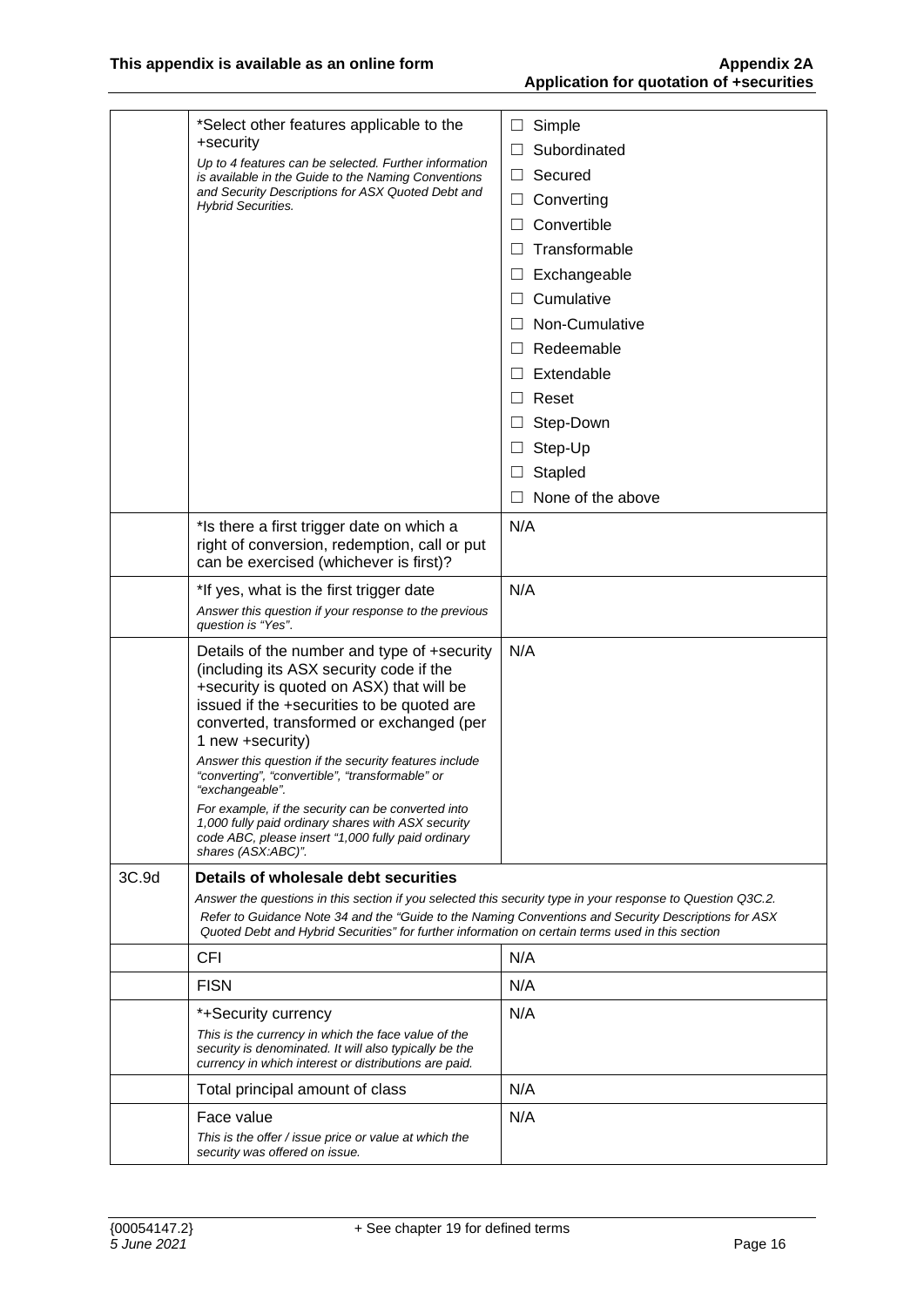|       | Number of +securities<br>This should be the total principal amount of class<br>divided by the face value                                                                                                                                                                                                                                                                                                                                                                                                                                                                                                                                                                             | N/A                                                                                                              |
|-------|--------------------------------------------------------------------------------------------------------------------------------------------------------------------------------------------------------------------------------------------------------------------------------------------------------------------------------------------------------------------------------------------------------------------------------------------------------------------------------------------------------------------------------------------------------------------------------------------------------------------------------------------------------------------------------------|------------------------------------------------------------------------------------------------------------------|
|       | *Interest rate type<br>Select the appropriate interest rate type per the terms<br>of the security. Definitions for each type are provided<br>in the Guide to the Naming Conventions and Security<br>Descriptions for ASX Quoted Debt and Hybrid<br>Securities.                                                                                                                                                                                                                                                                                                                                                                                                                       | $\Box$ Fixed rate<br>$\Box$ Floating rate<br>$\Box$ Fixed to floating<br>$\Box$ Floating to fixed                |
|       | *Frequency of coupon/interest payments<br>per year<br>Select one item from the list. The number of interest<br>payments to be made per year for a wholesale debt<br>security.                                                                                                                                                                                                                                                                                                                                                                                                                                                                                                        | $\Box$ Monthly<br>$\Box$ Quarterly<br>$\Box$ Semi-annual<br>$\Box$ Annual<br>$\Box$ No payments                  |
|       | *First interest payment date<br>A response is not required if you have selected "No<br>payments" in response to the question above on the<br>frequency of coupon/interest payments.                                                                                                                                                                                                                                                                                                                                                                                                                                                                                                  | N/A                                                                                                              |
|       | *Interest rate per annum<br>A response is not required if you have selected "No<br>payments" in response to the question above on the<br>frequency of coupon/interest payments. The rate<br>represents the total rate for the first payment period<br>which may include a reference or base rate plus a<br>margin rate and other adjustment factors where<br>applicable, stated on a per annum basis. If the rate is<br>only an estimate at this time please enter an<br>indicative rate and provide the actual rate once it has<br>become available.                                                                                                                                | N/A                                                                                                              |
|       | *Maturity date<br>The date on which the security matures.                                                                                                                                                                                                                                                                                                                                                                                                                                                                                                                                                                                                                            | N/A                                                                                                              |
|       | Class type description                                                                                                                                                                                                                                                                                                                                                                                                                                                                                                                                                                                                                                                               | N/A                                                                                                              |
|       | *S128F of the Income Tax Assessment<br>Act status applicable to the +security<br>Select one item from the list<br>For financial products which are likely to give rise to a<br>payment to which s128F of the Income Tax<br>Assessment Act applies, ASX requests issuers to<br>confirm the s128F status of the security:<br>"s128F exempt" means interest payments are not<br>$\bullet$<br>taxable to non-residents;<br>"Not s128F exempt" means interest payments are<br>$\bullet$<br>taxable to non-residents;<br>"s128F exemption status unknown" means the<br><i>issuer is unable to advise the status:</i><br>"Not applicable" means s128F is not applicable to this<br>security | $\Box$ s128F exempt<br>$\Box$ Not s128F exempt<br>$\Box$ s128F exemption status unknown<br>$\Box$ Not applicable |
| 3C.10 | Any other information the entity wishes to<br>provide about the +securities to be quoted                                                                                                                                                                                                                                                                                                                                                                                                                                                                                                                                                                                             | N/A                                                                                                              |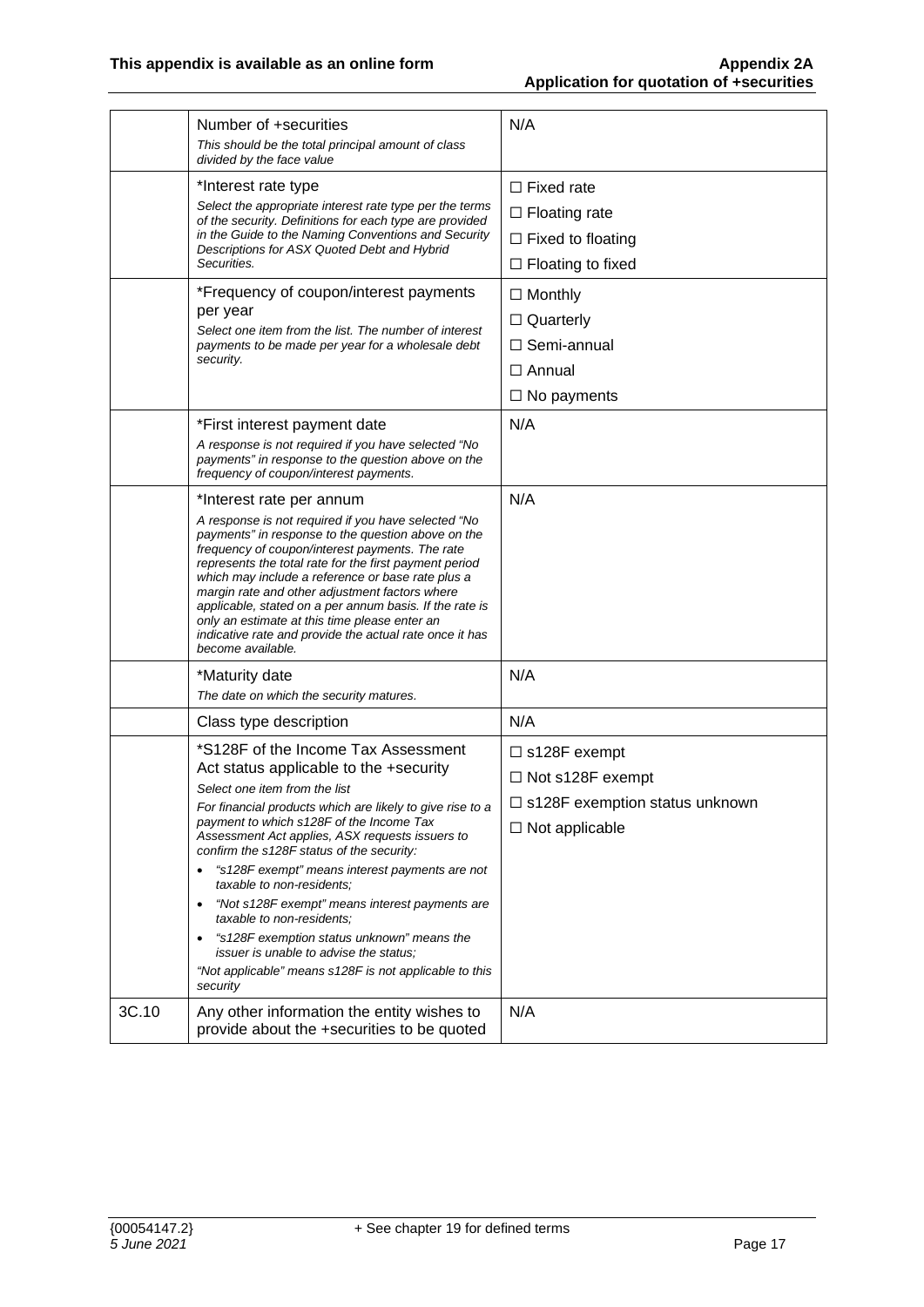### Part 4 – Issued capital following quotation

Following the quotation of the +securities the subject of this application, the issued capital of the entity will comprise:

*Note: the figures provided in the tables in sections 4.1 and 4.2 below are used to calculate the total market capitalisation of the entity published by ASX from time to time. Please make sure you include in the relevant table each class of securities issued by the entity.* 

*If you have quoted CHESS Depository Interests (CDIs) issued over your securities, include them in the table in section 4.1 and include in the table in section 4.2 any securities that do not have CDIs issued over them (and therefore are not quoted on ASX).* 

*Restricted securities should only be included in the table in section 4.1 if you are applying to have them quoted because the escrow period for the securities has expired or is about to expire. Otherwise include them in the table in section 4.2.*

| 4.1 | * <b>Quoted +securities</b> (total number of each +class of +securities quoted on ASX following<br>the +quotation of the +securities the subject of this application) |                                      |  |
|-----|-----------------------------------------------------------------------------------------------------------------------------------------------------------------------|--------------------------------------|--|
|     | ASX security code and description                                                                                                                                     | Total number of +securities on issue |  |
|     | <b>KFE: ORDINARY FULLY PAID</b>                                                                                                                                       | 1,617,577,756                        |  |
| 4.2 | *Unquoted +securities (total number of each +class of +securities issued but not quoted<br>on ASX):                                                                   |                                      |  |
|     | ASX security code and description                                                                                                                                     | Total number of +securities on issue |  |
|     | <b>KFEAI: ORDINARY FULLY PAID</b>                                                                                                                                     | 1,000,000                            |  |
|     | KFEAM: OPTION EXPIRING 15-JUN-2024 EX<br>\$0.023765                                                                                                                   | 14,800,000                           |  |
|     | KFEAN: SUBSCRIPTION RIGHT (to the<br>remaining value of \$760,000, expiring 18 June<br>2023)                                                                          | 1                                    |  |
|     | KFEAB: OPTION EXPIRING 01-DEC-2023 EX<br>\$0.03                                                                                                                       | 5,000,000                            |  |

#### Part 5 – Other Listing Rule requirements

*The questions in this Part should only be answered if you are an ASX Listing (ASX Foreign Exempt Listings and ASX Debt Listings do not need to complete this Part) and your response to Q2.1 is:* 

- *"Securities issued under a dividend/distribution plan";* 

- *"Securities issued under an employee incentive scheme that are not subject to a restriction on transfer or that are to be quoted notwithstanding there is a restriction on transfer"; or*
- *"Other".*

*Note that if your response to Q2.1 is "Securities issued as part of a transaction or transactions previously announced to the market in an Appendix 3B", it is assumed that you will have provided the information referred to in this Part in the Appendix 3B.* 

| Question<br>No. | Question                                                                                                                                                                        | Answer |
|-----------------|---------------------------------------------------------------------------------------------------------------------------------------------------------------------------------|--------|
| 5.1             | *Are the +securities being issued under an<br>exception in Listing Rule 7.2 and therefore<br>the issue does not need any security holder<br>approval under Listing Rule 7.1?    | N/A    |
| 5.1a            | Enter the number of the applicable<br>exception in Listing Rule 7.2<br>Answer this question is your response to Q5.1 is "Yes"<br>Note this should be a number between 1 and 17. | N/A    |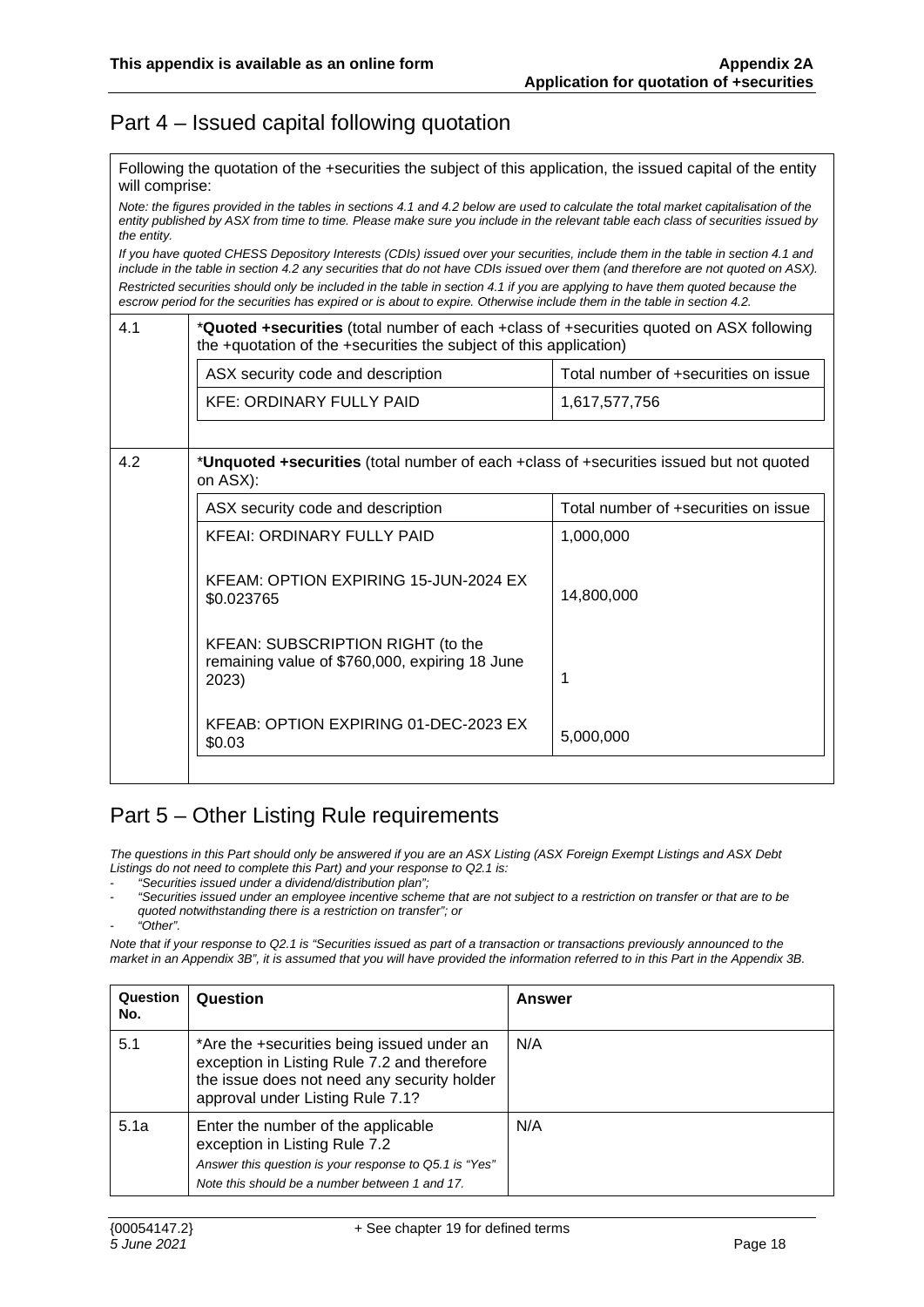| 5.1a.1             | *Does the +dividend or distribution plan<br>meet the requirement of listing rule 7.2<br>exception 4 that it does not impose a limit<br>on participation?<br>Answer this question if your response to Q5.1 is "Yes"<br>and your response to Q5.1a is "4".<br>Note: Exception 4 only applies where security holders<br>are able to elect to receive all of their dividend or<br>distribution as securities. For example, Exception 4<br>would not apply in the following circumstances: 1) The<br>entity has specified a dollar limit on the level of<br>participation e.g. security holders can only participate<br>to a maximum value of \$x in respect of their<br>entitlement, or 2) The entity has specified a maximum<br>number of securities that can participate in the plan<br>e.g. security holders can only receive securities in lieu<br>of dividend payable for x number of securities. | N/A |
|--------------------|----------------------------------------------------------------------------------------------------------------------------------------------------------------------------------------------------------------------------------------------------------------------------------------------------------------------------------------------------------------------------------------------------------------------------------------------------------------------------------------------------------------------------------------------------------------------------------------------------------------------------------------------------------------------------------------------------------------------------------------------------------------------------------------------------------------------------------------------------------------------------------------------------|-----|
| 5.2                | *Has the entity obtained, or is it obtaining,<br>+security holder approval for the issue<br>under listing rule 7.1?<br>Answer this question if the response to Q5.1 is "No".                                                                                                                                                                                                                                                                                                                                                                                                                                                                                                                                                                                                                                                                                                                       | N/A |
| 5.2a               | *Date of meeting or proposed meeting to<br>approve the issue under listing rule 7.1<br>Answer this question if the response to Q5.1 is "No"<br>and the response to Q5.2 is "Yes".                                                                                                                                                                                                                                                                                                                                                                                                                                                                                                                                                                                                                                                                                                                  | N/A |
| 5.2 <sub>b</sub>   | *Are any of the +securities being issued<br>without +security holder approval using the<br>entity's 15% placement capacity under<br>listing rule 7.1?<br>Answer this question if the response to Q5.1 is "No"<br>and the response to Q5.2 is "No".                                                                                                                                                                                                                                                                                                                                                                                                                                                                                                                                                                                                                                                 | N/A |
| 5.2 <sub>b.1</sub> | *How many +securities are being issued<br>without +security holder approval using the<br>entity's 15% placement capacity under<br>listing rule 7.1?<br>Answer this question if the response to Q5.1 is "No",<br>the response to Q5.2 is "No" and the response to<br>Q5.2b is "Yes".<br>If the response to Q5.2b is "Yes", please complete and<br>separately send by email to your ASX listings<br>compliance adviser a work sheet in the form of<br>Annexure B to Guidance Note 21 confirming the entity<br>has the available capacity under listing rule 7.1 to<br>issue that number of securities.                                                                                                                                                                                                                                                                                               | N/A |
| 5.2c               | *Are any of the +securities being issued<br>without +security holder approval using the<br>entity's additional 10% placement capacity<br>under listing rule 7.1A (if applicable)?<br>Answer this question if the response to Q5.1 is "No"<br>and the response to Q5.2 is "No".                                                                                                                                                                                                                                                                                                                                                                                                                                                                                                                                                                                                                     | N/A |